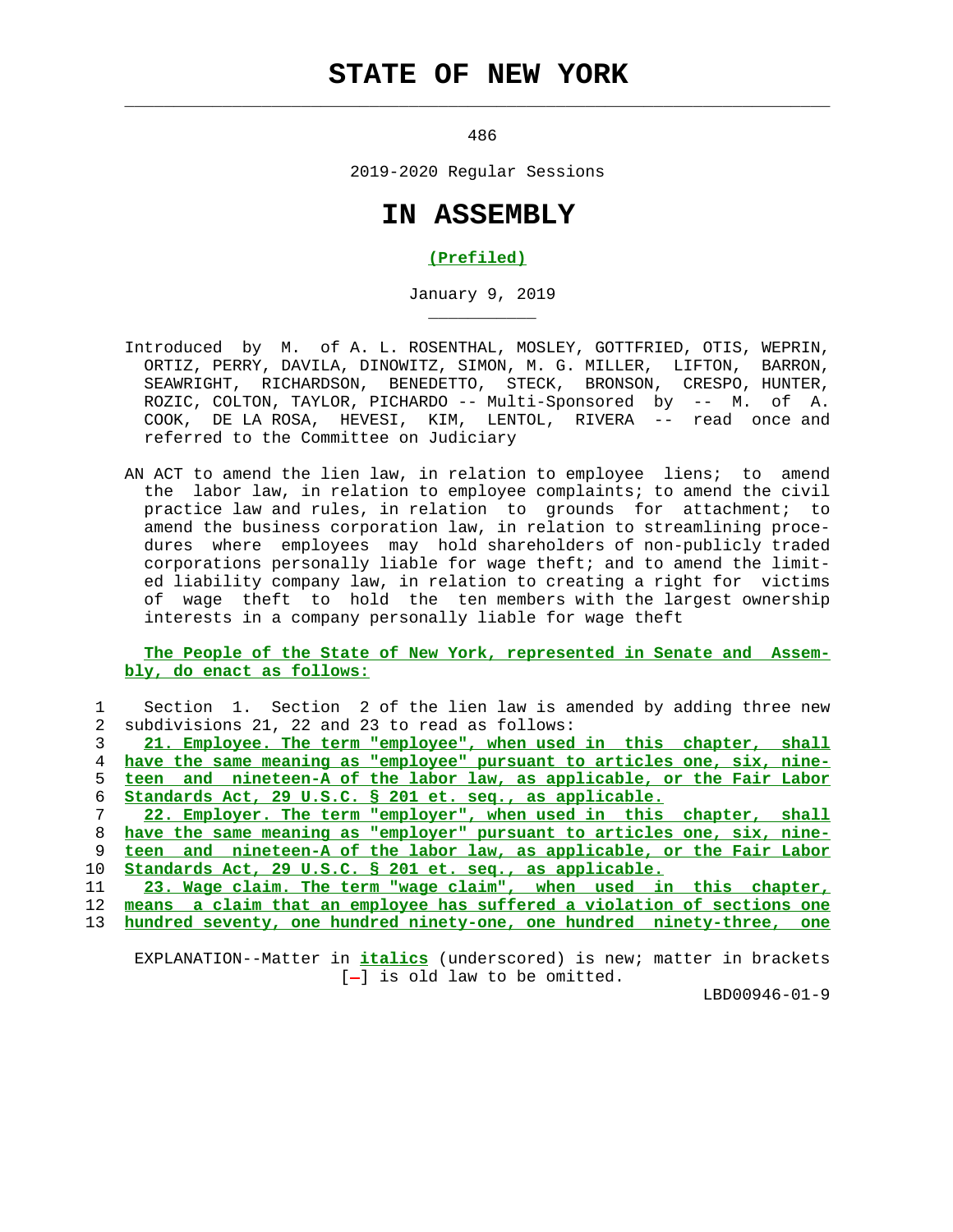5 **claim that an employee has suffered a violation of 29 U.S.C. § 206 or** 6 **207.** 7 § 2. Section 3 of the lien law, as amended by chapter 137 of the laws

8 of 1985, is amended to read as follows:<br>9 § 3. Mechanic's lien and employe

 9 § 3. Mechanic's lien **and employee's lien** on [**real**] property. **1.** 10 **Mechanic's lien.** A contractor, subcontractor, laborer, materialman, 11 landscape gardener, nurseryman or person or corporation selling fruit or 12 ornamental trees, roses, shrubbery, vines and small fruits, who performs 13 labor or furnishes materials for the improvement of real property with 14 the consent or at the request of the owner thereof, or of his agent, 15 contractor or subcontractor, and any trust fund to which benefits and 16 wage supplements are due or payable for the benefit of such laborers, 17 shall have a lien for the principal and interest, of the value, or the 18 agreed price, of such labor, including benefits and wage supplements due 19 or payable for the benefit of any laborer, or materials upon the real 20 property improved or to be improved and upon such improvement, from the 21 time of filing a notice of such lien as prescribed in this chapter. 22 Where the contract for an improvement is made with a husband or wife and 23 the property belongs to the other or both, the husband or wife contract- 24 ing shall also be presumed to be the agent of the other, unless such 25 other having knowledge of the improvement shall, within ten days after 26 learning of the contract give the contractor written notice of his or 27 her refusal to consent to the improvement. Within the meaning of the 28 provisions of this chapter, materials actually manufactured for but not 29 delivered to the real property, shall also be deemed to be materials 30 furnished.

**2. Employee's lien. An employee who has a wage claim as that term is defined in subdivision twenty-three of section two of this chapter shall have a lien on his or her employer's interest in property for the value of the wage claim arising out of the employment, including liquidated damages pursuant to subdivision one-a of section one hundred ninety- eight, section six hundred sixty-three or section six hundred eighty-one of the labor law, or 29 U.S.C. § 216 (b), from the time of filing a notice of such lien as prescribed in this chapter. An employee's lien based on a wage claim may be had against the employer's interest in real property and against the employer's interest in personal property that can be sufficiently described within the meaning of section 9-108 of the uniform commercial code, except that an employee's lien shall not extend to deposit accounts or goods as those terms are defined in section 9-102 of the uniform commercial code. The department of labor and the attor- ney general may obtain an employee's lien for the value of wage claims of the employees who are the subject of their investigations, court actions or administrative agency actions. 3. As used in this article and unless otherwise specified, a lien** shall mean an employee's lien or a mechanic's lien.

 50 § 3. Subdivisions 1 and 2 of section 4 of the lien law, subdivision 1 51 as amended by chapter 515 of the laws of 1929 and subdivision 2 as added 52 by chapter 704 of the laws of 1985, are amended to read as follows: 53 (1) [**Such**] **A mechanic's or employee's** lien **and employee's lien against** 54 **real property** shall extend to the owner's right, title or interest in 55 the real property and improvements, existing at the time of filing the

56 notice of lien, or thereafter acquired, except as hereinafter in this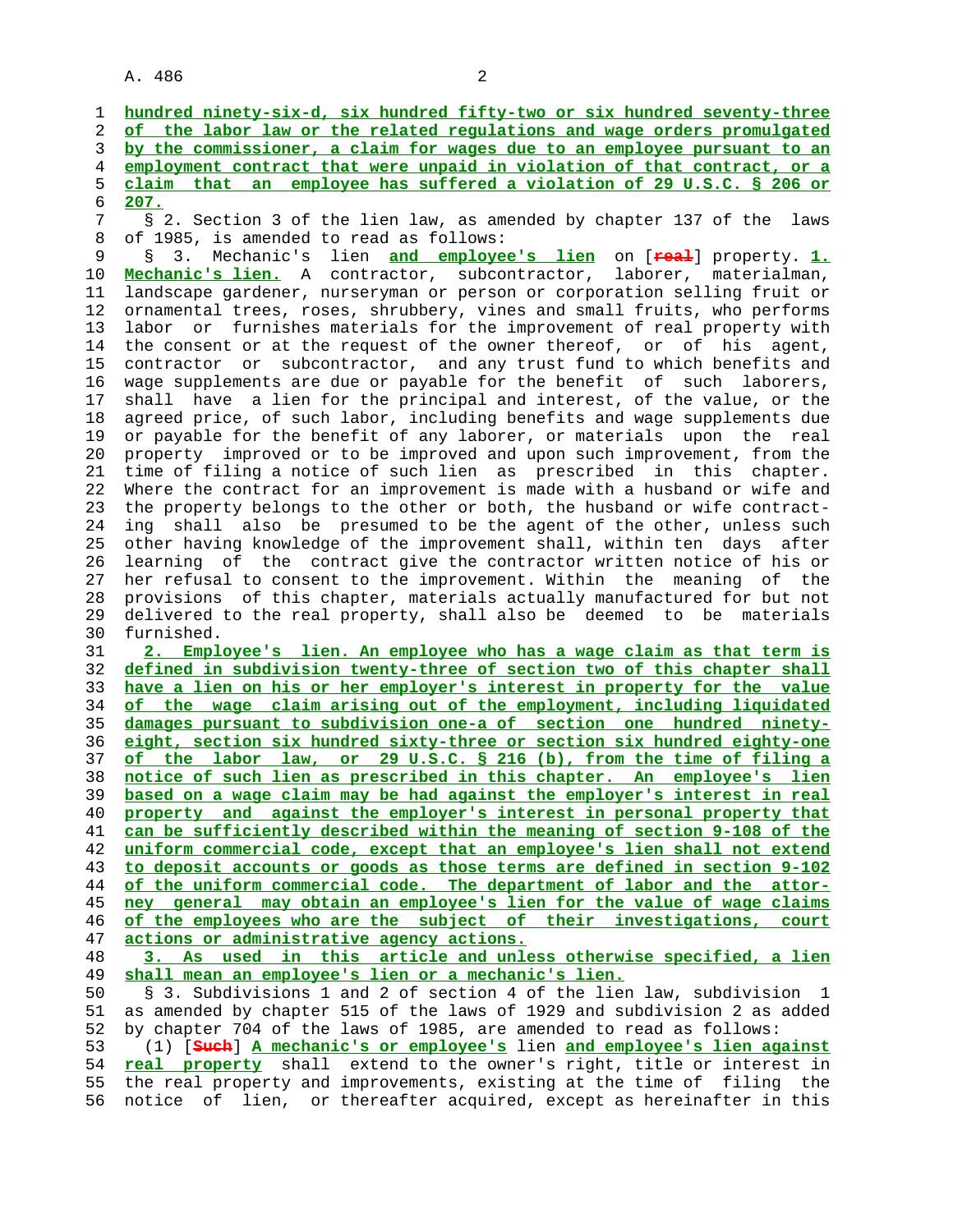1 article provided. If an owner assigns his interest in such real property 2 by a general assignment for the benefit of creditors, within thirty days 3 prior to such filing, the lien shall extend to the interest thus 4 assigned. If any part of the real property subjected to such lien be 5 removed by the owner or by any other person, at any time before the 6 discharge thereof, such removal shall not affect the rights of the 7 lienor, either in respect to the remaining real property, or the part so 8 removed. If labor is performed for, or materials furnished to, a 9 contractor or subcontractor for an improvement, the **mechanic's** lien 10 shall not be for a sum greater than the sum earned and unpaid on the 11 contract at the time of filing the notice of lien, and any sum subse- 12 quently earned thereon. In no case shall the owner be liable to pay by 13 reason of all **mechanic's** liens created pursuant to this article a sum 14 greater than the value or agreed price of the labor and materials 15 remaining unpaid, at the time of filing notices of such liens, except as 16 hereinafter provided.

 17 (2) [**Such**] **A mechanic's or employee's** lien shall not extend to the 18 owner's right, title or interest in real property and improvements, 19 existing at the time of filing the notice of lien if such lien arises 20 from the failure of a lessee of the right to explore, develop or produce 21 natural gas or oil, to pay for, compensate or render value for improve- 22 ments made with the consent or at the request of such lessee by a 23 contractor, subcontractor, materialman, equipment operator or owner, 24 landscaper, nurseryman, or person or corporation who performs labor or 25 furnishes materials for the exploration, development, or production of 26 oil or natural gas or otherwise improves such leased property. Such 27 **mechanic's or employee's** lien shall extend to the improvements made for 28 the exploration, development and production of oil and natural gas, and 29 the working interest held by a lessee of the right to explore, develop 30 or produce oil and natural gas.

 31 § 4. The opening paragraph of section 4-a of the lien law, as amended 32 by chapter 696 of the laws of 1959, is amended to read as follows:

 33 The proceeds of any insurance which by the terms of the policy are 34 payable to the owner of real property improved, and actually received or 35 to be received by him because of the destruction or removal by fire or 36 other casualty of an improvement on which lienors have performed labor 37 or services or for which they have furnished materials, **or upon which an** 38 **employee has established an employee's lien,** shall after the owner has 39 been reimbursed therefrom for premiums paid by him, if any, for such 40 insurance, be subject to liens provided by this act to the same extent 41 and in the same order of priority as the real property would have been 42 had such improvement not been so destroyed or removed.

 43 § 5. Subdivisions 1, 2 and 5 of section 9 of the lien law, as amended 44 by chapter 515 of the laws of 1929, are amended to read as follows:

 45 1. The name **of the lienor,** and **either the** residence of the lienor **or** 46 **the name and business address of the lienor's attorney, if any**; and if 47 the lienor is a partnership or a corporation, the business address of 48 such firm, or corporation, the names of partners and principal place of 49 business, and if a foreign corporation, its principal place of business 50 within the state.

 51 2. The name of the owner of the [**real**] property against whose interest 52 therein a lien is claimed, and the interest of the owner as far as known 53 to the lienor.

 54 5. The amount unpaid to the lienor for such labor or materials**, or the** 55 **amount of the wage claim if a wage claim is the basis for establishment**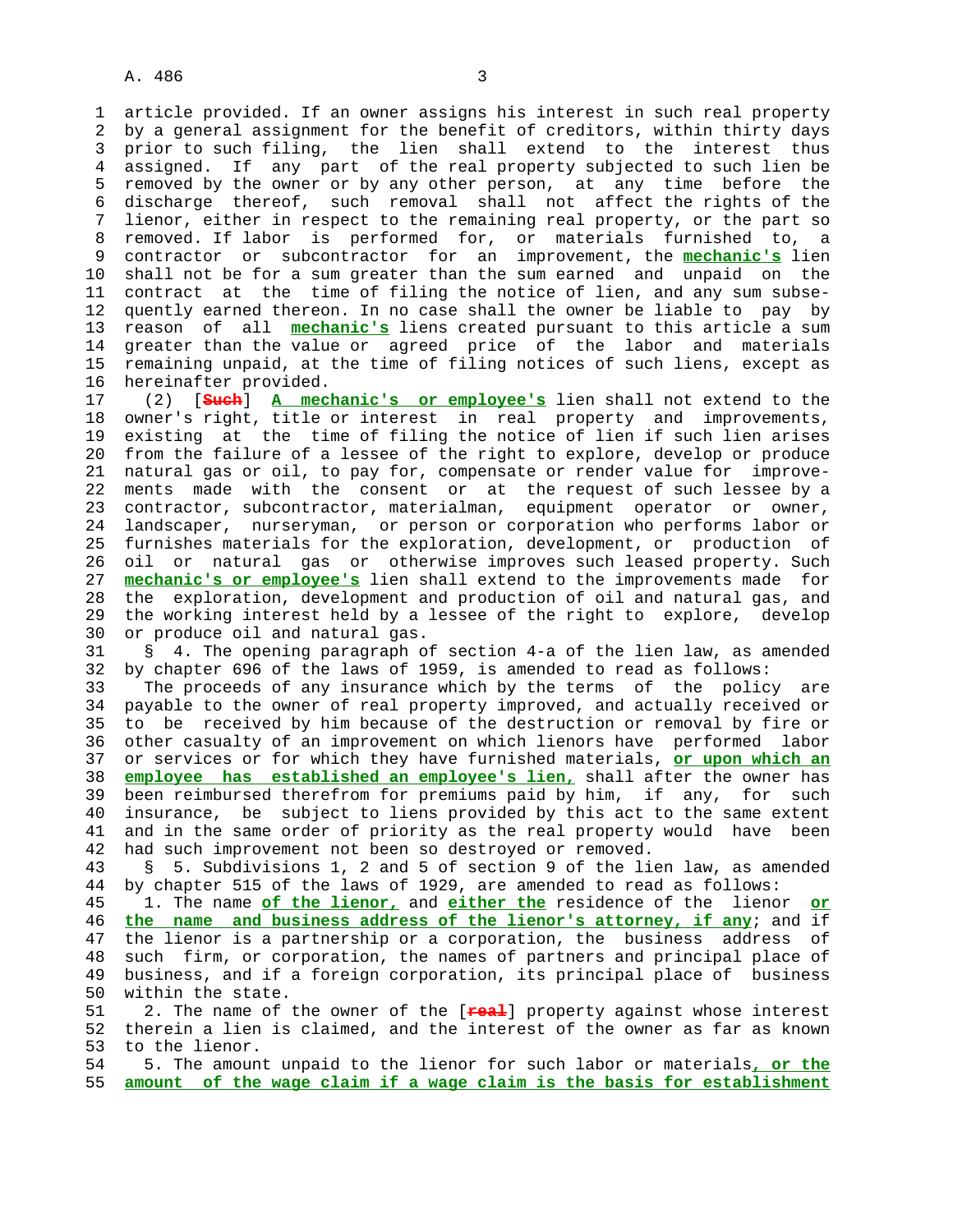1 **of the lien, the items of the wage claim and the value thereof which** 2 **make up the amount for which the lienor claims a lien**.

 3 § 6. Subdivision 1 of section 10 of the lien law, as amended by chap- 4 ter 367 of the laws of 2011, is amended to read as follows:

 5 1. **(a)** Notice of **mechanic's** lien may be filed at any time during the 6 progress of the work and the furnishing of the materials, or, within 7 eight months after the completion of the contract, or the final perform- 8 ance of the work, or the final furnishing of the materials, dating from<br>9 the last item of work performed or materials furnished; provided, howevthe last item of work performed or materials furnished; provided, howev- 10 er, that where the improvement is related to real property improved or 11 to be improved with a single family dwelling, the notice of **mechanic's** 12 lien may be filed at any time during the progress of the work and the 13 furnishing of the materials, or, within four months after the completion 14 of the contract, or the final performance of the work, or the final 15 furnishing of the materials, dating from the last item of work performed 16 or materials furnished; and provided further where the notice of **mechan-** 17 **ic's** lien is for retainage, the notice of **mechanic's** lien may be filed 18 within ninety days after the date the retainage was due to be released; 19 except that in the case of a **mechanic's** lien by a real estate broker, 20 the notice of **mechanic's** lien may be filed only after the performance of 21 the brokerage services and execution of lease by both lessor and lessee 22 and only if a copy of the alleged written agreement of employment or 23 compensation is annexed to the notice of lien, provided that where the 24 payment pursuant to the written agreement of employment or compensation 25 is to be made in installments, then a notice of lien may be filed within 26 eight months after the final payment is due, but in no event later than 27 a date five years after the first payment was made. For purposes of this 28 section, the term "single family dwelling" shall not include a dwelling 29 unit which is a part of a subdivision that has been filed with a munici- 30 pality in which the subdivision is located when at the time the lien is 31 filed, such property in the subdivision is owned by the developer for 32 purposes other than his personal residence. For purposes of this 33 section, "developer" shall mean and include any private individual, 34 partnership, trust or corporation which improves two or more parcels of 35 real property with single family dwellings pursuant to a common scheme 36 or plan. [**The**]

### 37 **(b) Notice of employee's lien may be filed at any time not later than** 38 **three years following the end of the employment giving rise to the wage** 39 **claim.**

 40 **(c) A** notice of lien**, other than for a lien on personal property,** must 41 be filed in the clerk's office of the county where the property is situ- 42 ated. If such property is situated in two or more counties, the notice 43 of lien shall be filed in the office of the clerk of each of such coun- 44 ties. The county clerk of each county shall provide and keep a book to 45 be called the "lien docket," which shall be suitably ruled in columns 46 headed "owners," "lienors," "lienor's attorney," "property," "amount," 47 "time of filing," "proceedings had," in each of which he shall enter the 48 particulars of the notice, properly belonging therein. The date, hour 49 and minute of the filing of each notice of lien shall be entered in the 50 proper column. Except where the county clerk maintains a block index, 51 the names of the owners shall be arranged in such book in alphabetical 52 order. The validity of the lien and the right to file a notice thereof 53 shall not be affected by the death of the owner before notice of the 54 lien is filed. **A notice of employee's lien on personal property must be** 55 **filed, together with a financing statement, in the filing office as set** 56 **forth in section 9-501 of the uniform commercial code.**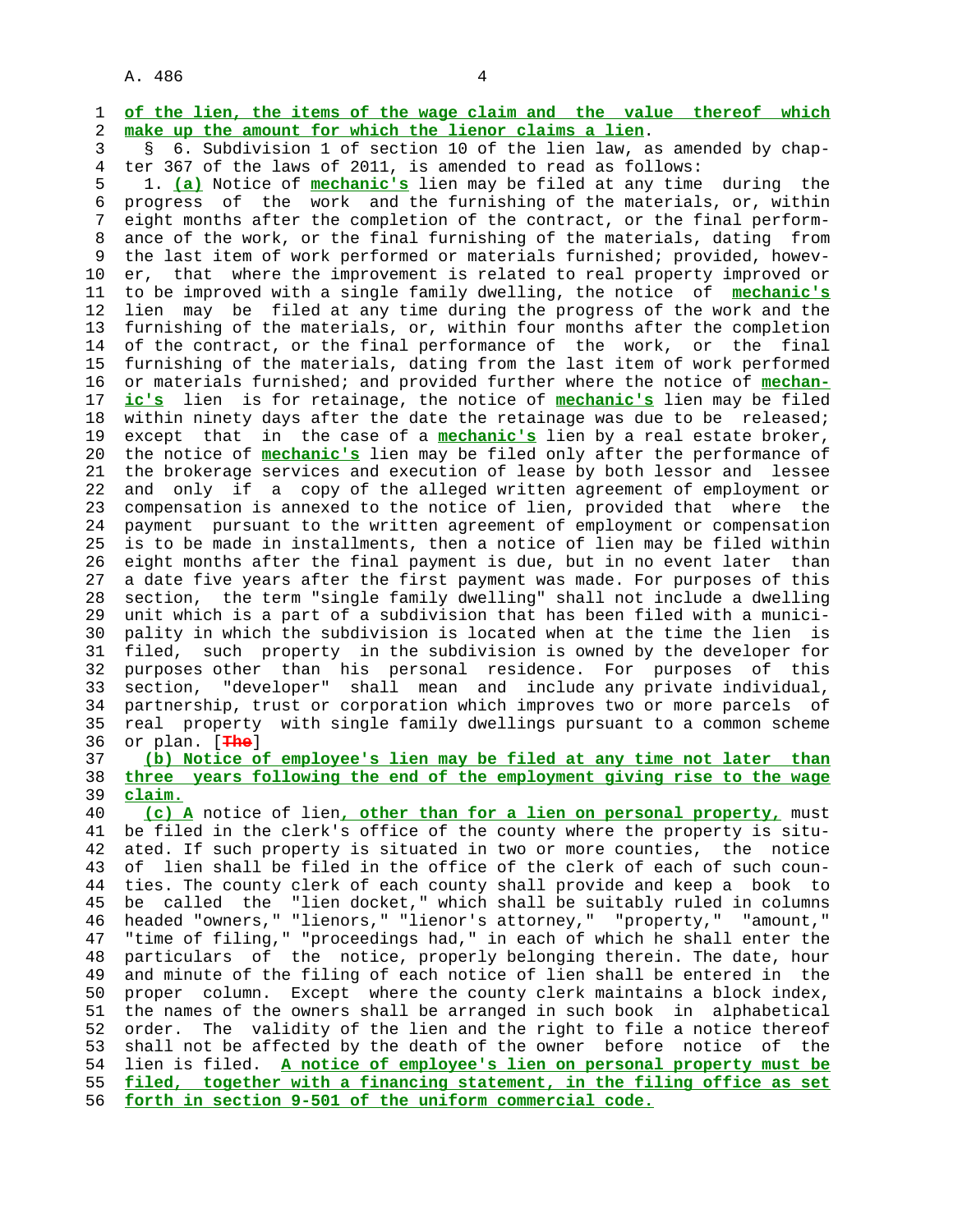1 § 7. Section 11 of the lien law, as amended by chapter 147 of the laws 2 of 1996, is amended to read as follows:

 3 § 11. Service of copy of notice of lien. **1.** Within five days before 4 or thirty days after filing the notice of **a mechanic's** lien, the lienor 5 shall serve a copy of such notice upon the owner, if a natural person, 6 (a) by delivering the same to him personally, or if the owner cannot be 7 found, to his agent or attorney, or (b) by leaving it at his last known 8 place of residence in the city or town in which the real property or 9 some part thereof is situated, with a person of suitable age and 10 discretion, or (c) by registered or certified mail addressed to his last 11 known place of residence, or (d) if such owner has no such residence in 12 such city or town, or cannot be found, and he has no agent or attorney, 13 by affixing a copy thereof conspicuously on such property, between the 14 hours of nine o'clock in the forenoon and four o'clock in the afternoon; 15 if the owner be a corporation, said service shall be made (i) by deliv- 16 ering such copy to and leaving the same with the president, vice-presi- 17 dent, secretary or clerk to the corporation, the cashier, treasurer or a 18 director or managing agent thereof, personally, within the state, or 19 (ii) if such officer cannot be found within the state by affixing a copy 20 thereof conspicuously on such property between the hours of nine o'clock 21 in the forenoon and four o'clock in the afternoon, or (iii) by regis- 22 tered or certified mail addressed to its last known place of business. 23 Failure to file proof of such a service with the county clerk within 24 thirty-five days after the notice of lien is filed shall terminate the 25 notice as a lien. Until service of the notice has been made, as above 26 provided, an owner, without knowledge of the lien, shall be protected in 27 any payment made in good faith to any contractor or other person claim- 28 ing a lien.

**2. Within five days before or thirty days after filing the notice of an employee's lien, the lienor shall serve a copy of such notice upon the employer, if a natural person, (a) by delivering the same to him personally, or if the employer cannot be found, to his agent or attor- ney, or (b) by leaving it as his last known place of residence or busi- ness, with a person of suitable age and discretion, or (c) by registered or certified mail addressed to his last known place of residence or business, or (d) if such employer owns real property, by affixing a copy thereof conspicuously on such property, between the hours of nine o'clock in the forenoon and four o'clock in the afternoon. The lienor also shall, within thirty days after filing the notice of employee's lien, affix a copy thereof conspicuously on the real property identified in the notice of employee's lien, between the hours of nine o'clock in the forenoon and four o'clock in the afternoon. If the employer be a corporation, said service shall be made (i) by delivering such copy to and leaving the same with the president, vice-president, secretary or clerk to the corporation, the cashier, treasurer or a director or manag- ing agent thereof, personally, within the state, or (ii) if such officer cannot be found within the state by affixing a copy thereof conspicuous- ly on such property between the hours of nine o'clock in the forenoon and four o'clock in the afternoon, or (iii) by registered or certified mail addressed to its last known place of business, or (iv) by delivery to the secretary of the department of state in the same manner as required by subparagraph one of paragraph (b) of section three hundred six of the business corporation law. Failure to file proof of such a service with the county clerk within thirty-five days after the notice of lien is filed shall terminate the notice as a lien. Until service of the notice has been made, as above provided, an owner, without knowledge**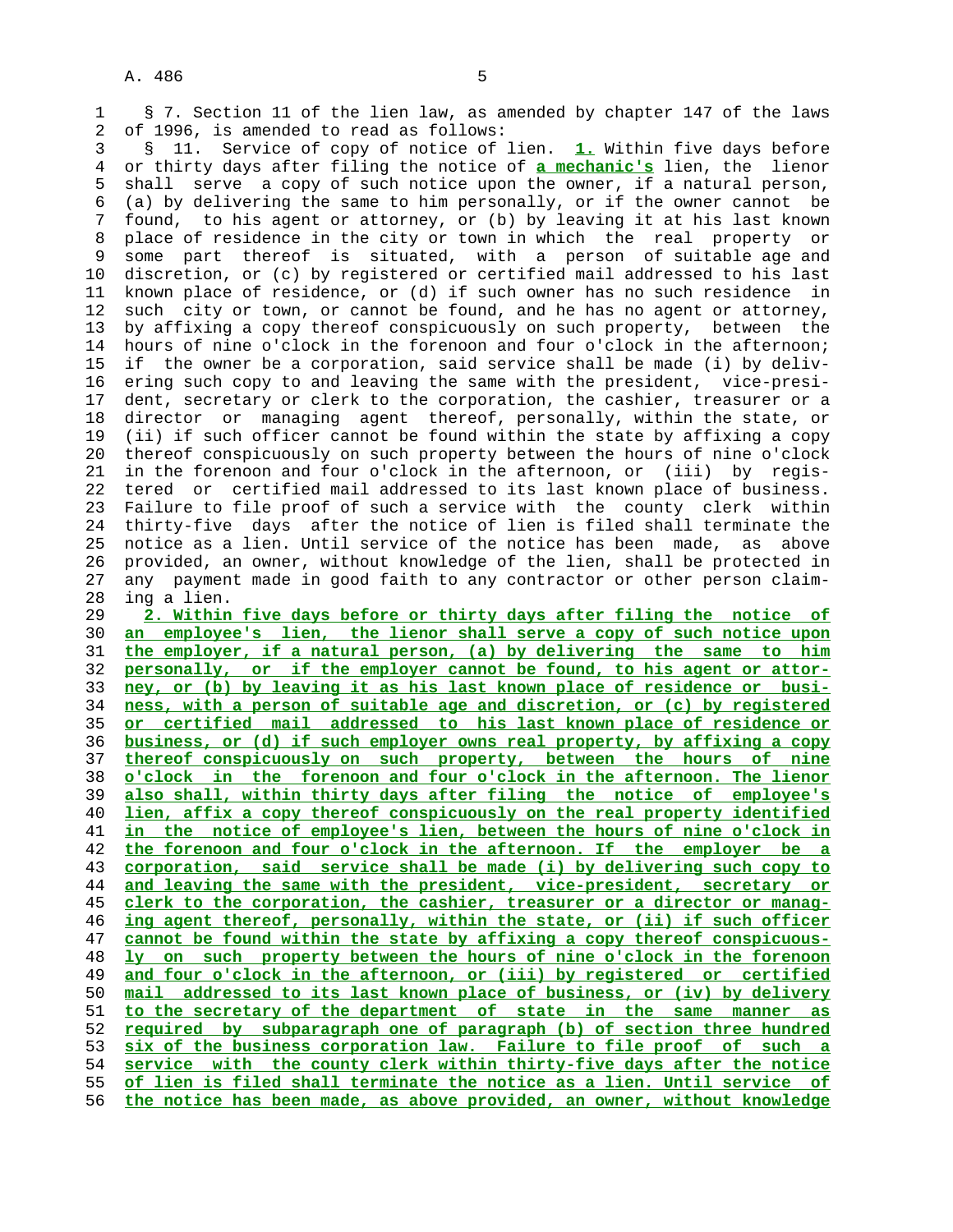1 **of the lien, shall be protected in any payment made in good faith to any** 2 **other person claiming a lien.** 3 § 8. Section 11-b of the lien law, as amended by chapter 147 of the 4 laws of 1996, is amended to read as follows: 5 § 11-b. Copy of notice of **mechanic's** lien to a contractor or subcon- 6 tractor. Within five days before or thirty days after filing a notice 7 of **mechanic's** lien in accordance with section ten of this chapter or the 8 filing of an amendment of notice of **mechanic's** lien in accordance with 9 section twelve-a of this [**chapter**] **article** the lienor shall serve a copy 10 of such notice or amendment by certified mail on the contractor, subcon- 11 tractor, assignee or legal representative for whom he was employed or to 12 whom he furnished materials or if the lienor is a contractor or subcon- 13 tractor to the person, firm or corporation with whom the contract was 14 made. A lienor having a direct contractual relationship with a subcon- 15 tractor or a sub-subcontractor but not with a contractor shall also 16 serve a copy of such notice or amendment by certified mail to the 17 contractor. Failure to file proof of such a service with the county 18 clerk within thirty-five days after the notice of lien is filed shall 19 terminate the notice as a lien. Any lienor, or a person acting on behalf 20 of a lienor, who fails to serve a copy of the notice of **mechanic's** lien 21 as required by this section shall be liable for reasonable attorney's 22 fees, costs and expenses, as determined by the court, incurred in 23 obtaining such copy. 24 § 9. Subdivision 1 of section 12-a of the lien law, as amended by 25 chapter 1048 of the laws of 1971, is amended to read as follows: 26 1. Within sixty days after the original filing, a lienor may amend his 27 lien upon twenty days notice to existing lienors, mortgagees and the 28 owner, provided that no action or proceeding to enforce or cancel the 29 mechanics' lien **or employee's lien** has been brought in the interim, 30 where the purpose of the amendment is to reduce the amount of the lien, 31 except the question of wilful exaggeration shall survive such amendment. 32 § 10. Subdivision 1 of section 13 of the lien law, as amended by chap- 33 ter 878 of the laws of 1947, is amended to read as follows: 34 (1) [**A**] **An employee's lien, or a** lien for materials furnished or labor 35 performed in the improvement of real property**,** shall have priority over 36 a conveyance, mortgage, judgment or other claim against such property 37 not recorded, docketed or filed at the time of the filing of the notice 38 of such lien, except as hereinafter in this chapter provided; over 39 advances made upon any mortgage or other encumbrance thereon after such 40 filing, except as hereinafter in this article provided; and over the 41 claim of a creditor who has not furnished materials or performed labor 42 upon such property, if such property has been assigned by the owner by a 43 general assignment for the benefit of creditors, within thirty days 44 before the filing of either of such notices; and also over an attachment 45 hereafter issued or a money judgment hereafter recovered upon a claim, 46 which, in whole or in part, was not for materials furnished, labor 47 performed or moneys advanced for the improvement of such real property; 48 and over any claim or lien acquired in any proceedings upon such judg- 49 ment. Such liens shall also have priority over advances made upon a 50 contract by an owner for an improvement of real property which contains 51 an option to the contractor, his successor or assigns to purchase the 52 property, if such advances were made after the time when the labor began 53 or the first item of material was furnished, as stated in the notice of 54 lien. If several buildings are demolished, erected, altered or repaired, 55 or several pieces or parcels of real property are improved, under one 56 contract, and there are conflicting liens thereon, each lienor shall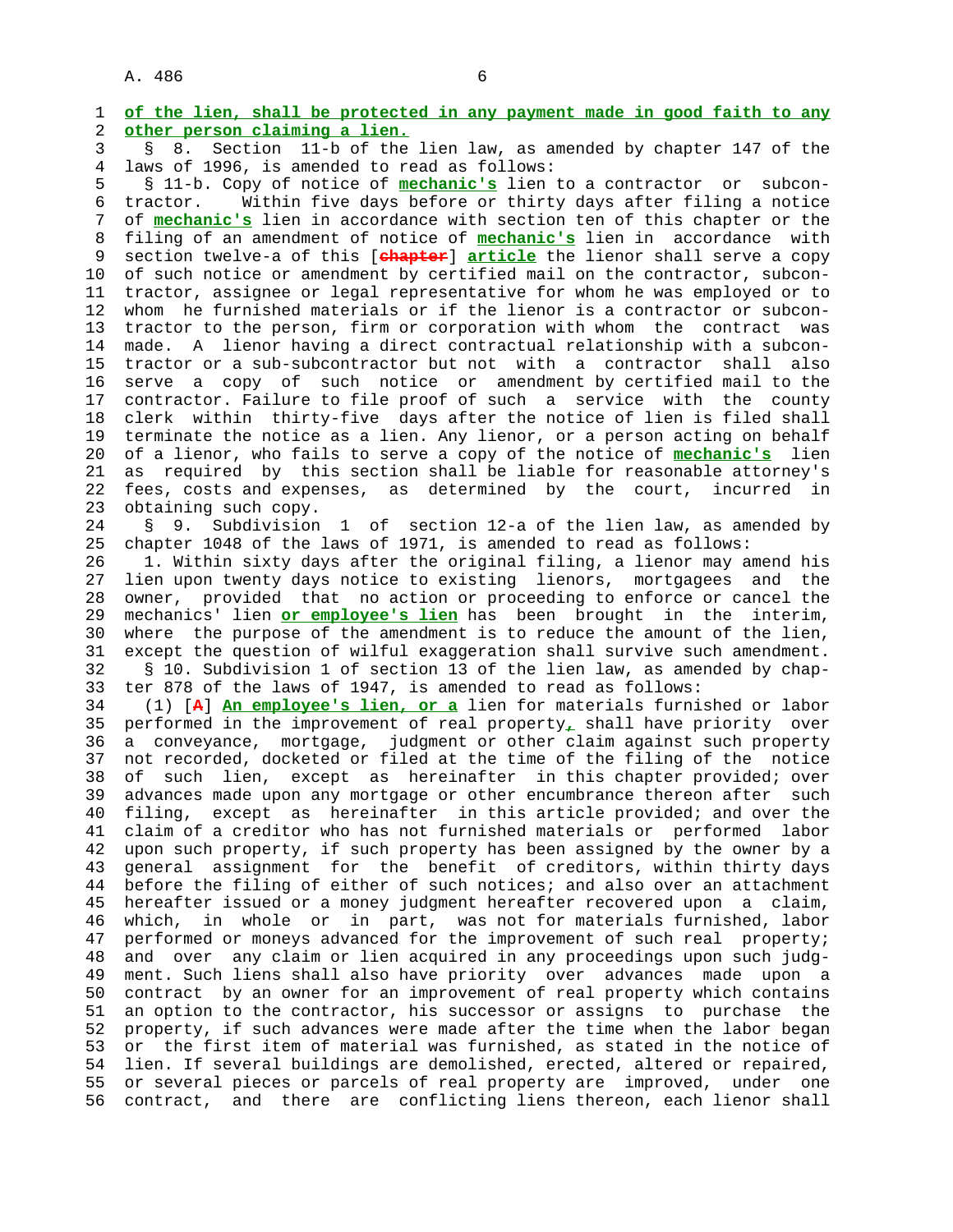1 have priority upon the particular part of the real property or upon the 2 particular building or premises where his labor is performed or his 3 materials are used. Persons shall have no priority on account of the 4 time of filing their respective notices of liens, but all liens shall be 5 on a parity except as hereinafter in section fifty-six of this chapter 6 provided; and except that in all cases laborers for daily or weekly 7 wages **with a mechanic's lien, and employees with an employee's lien,**

8 shall have preference over all other claimants under this article.<br>9 § 11. Section 17 of the lien law, as amended by chapter 324 o

§ 11. Section 17 of the lien law, as amended by chapter 324 of the 10 laws of 2000, is amended to read as follows:

 11 § 17. Duration of lien. **1. (a)** No **mechanic's** lien specified in this 12 article shall be a lien for a longer period than one year after the 13 notice of lien has been filed, unless within that time an action is 14 commenced to foreclose the lien, and a notice of the pendency of such 15 action, whether in a court of record or in a court not of record, is 16 filed with the county clerk of the county in which the notice of lien is 17 filed, containing the names of the parties to the action, the object of 18 the action, a brief description of the real property affected thereby, 19 and the time of filing the notice of lien; or unless an extension to 20 such lien, except for a lien on real property improved or to be improved 21 with a single family dwelling, is filed with the county clerk of the 22 county in which the notice of lien is filed within one year from the 23 filing of the original notice of lien, continuing such lien and such 24 lien shall be redocketed as of the date of filing such extension. Such 25 extension shall contain the names of the lienor and the owner of the 26 real property against whose interest therein such lien is claimed, a 27 brief description of the real property affected by such lien, the amount 28 of such lien, and the date of filing the notice of lien. No lien shall 29 be continued by such extension for more than one year from the filing 30 thereof. In the event an action is not commenced to foreclose the lien 31 within such extended period, such lien shall be extinguished unless an 32 order be granted by a court of record or a judge or justice thereof, 33 continuing such lien, and such lien shall be redocketed as of the date 34 of granting such order and a statement made that such lien is continued 35 by virtue of such order. A lien on real property improved or to be 36 improved with a single family dwelling may only be extended by an order 37 of a court of record, or a judge or justice thereof. No lien shall be 38 continued by court order for more than one year from the granting there- 39 of, but a new order and entry may be made in each of two successive 40 years. If a lienor is made a party defendant in an action to enforce 41 another lien, and the plaintiff or such defendant has filed a notice of 42 the pendency of the action within the time prescribed in this section, 43 the lien of such defendant is thereby continued. Such action shall be 44 deemed an action to enforce the lien of such defendant lienor. The fail- 45 ure to file a notice of pendency of action shall not abate the action as 46 to any person liable for the payment of the debt specified in the notice 47 of lien, and the action may be prosecuted to judgment against such 48 person. The provisions of this section in regard to continuing liens 49 shall apply to liens discharged by deposit or by order on the filing of 50 an undertaking. Where a lien is discharged by deposit or by order, a 51 notice of pendency of action shall not be filed.

 52 **(b)** A lien, the duration of which has been extended by the filing of a 53 notice of the pendency of an action as above provided, shall neverthe- 54 less terminate as a lien after such notice has been canceled as provided 55 in section sixty-five hundred fourteen of the civil practice law and 56 rules or has ceased to be effective as constructive notice as provided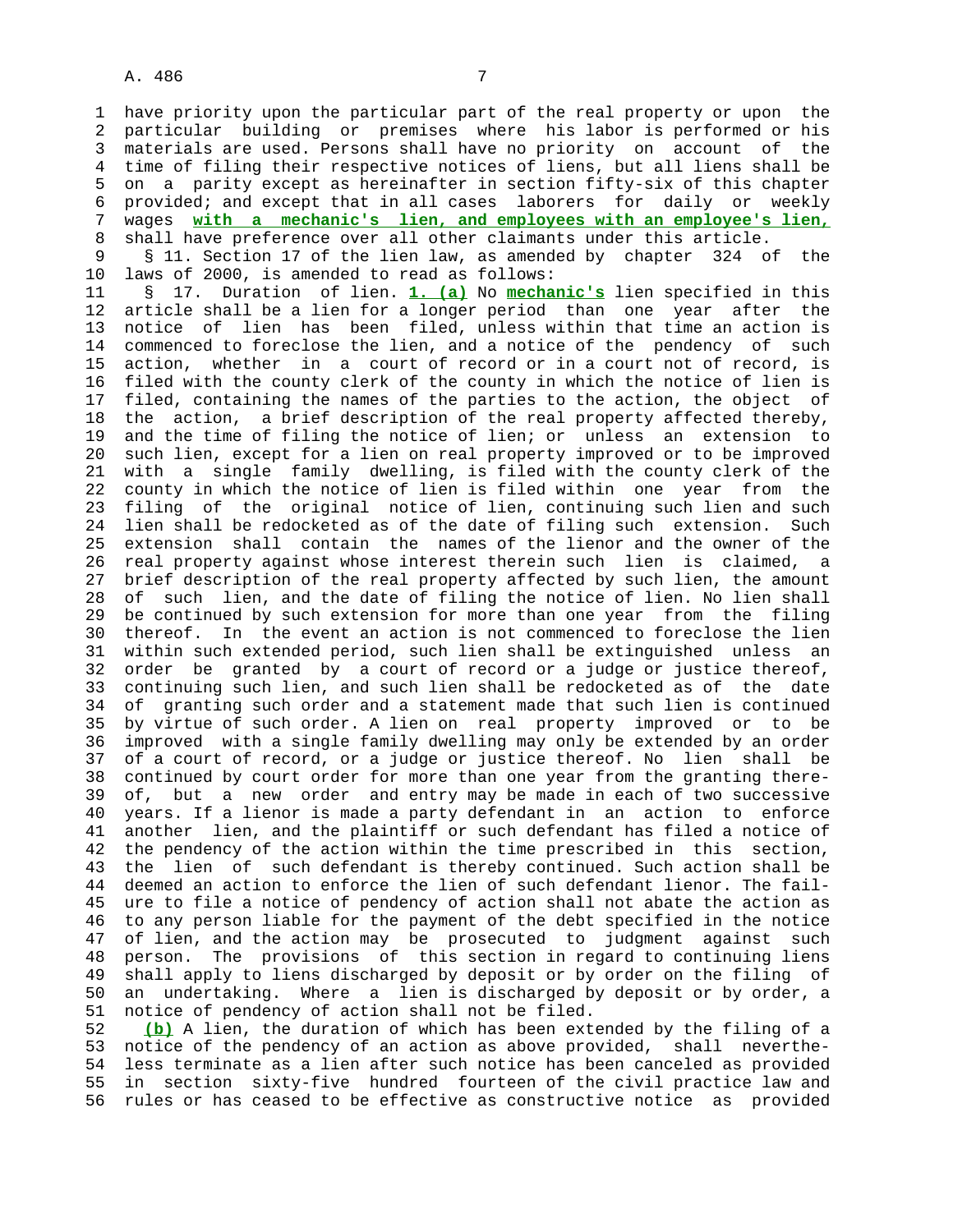1 in section sixty-five hundred thirteen of the civil practice law and 2 rules. **2. (a) No employee's lien on real property shall be a lien for a long- er period than one year after the notice of lien has been filed, unless an extension to such lien is filed with the county clerk of the county in which the notice of lien is filed within one year from the filing of the original notice of lien, continuing such lien and such lien shall be redocketed as of the date of filing such extension. Such extension shall contain the names of the lienor and the owner of the real property against whose interest therein such lien is claimed, a brief description of the property affected by such lien, the amount of such lien, and the date of filing the notice of lien. No lien shall be continued by such extension for more than one year from the filing thereof. In the event an action is not commenced to obtain judgment on the wage claim or to foreclose the lien within such extended period, such lien shall be extinguished unless an order be granted by a court of record or a judge or justice thereof, continuing such lien, and such lien shall be redock- eted as of the date of granting such order and a statement made that such lien is continued by virtue of such order. (b) No employee's lien on personal property shall be a lien for a longer period than one year after the financing statement has been recorded, unless an extension to such lien, is filed with the filing office in which the financing statement is required to be filed pursuant to section 9-501 of the uniform commercial code within one year from the filing of the original financing statement, continuing such lien. Such extension shall contain the names of the lienor and the owner of the property against whose interest therein such lien is claimed, a brief description of the prior financing statement to be extended, and the date of filing the prior financing statement. No lien shall be contin- ued by such extension for more than one year from the filing thereof. In the event an action is not commenced to obtain judgment on the wage claim or to foreclose the lien within such extended period, such lien shall be extinguished unless an order be granted by a court of record or a judge or justice thereof, continuing such lien, and such lien shall be refiled as of the date of granting such order and a statement made that such lien is continued by virtue of such order. (c) If a lienor is made a party defendant in an action to enforce another lien, and the plaintiff or such defendant has filed a notice of the pendency of the action within the time prescribed in this section, the lien of such defendant is thereby continued. Such action shall be deemed an action to enforce the lien of such defendant lienor. The fail- ure to file a notice of pendency of action shall not abate the action as to any person liable for the payment of the debt specified in the notice of lien, and the action may be prosecuted to judgment against such person. The provisions of this section in regard to continuing liens shall apply to liens discharged by deposit or by order on the filing of an undertaking. Where a lien is discharged by deposit or by order, a notice of pendency of action shall not be filed. (d) Notwithstanding the foregoing, if a lienor commences a foreclosure action or an action to obtain a judgment on the wage claim within one year from the filing of the notice of lien on real property or the recording of the financing statement creating lien on personal property, the lien shall be extended during the pendency of the action and for one hundred twenty days following the entry of final judgment in such action, unless the action results in a final judgment or administrative order in the lienor's favor on the wage claims and the lienor commences**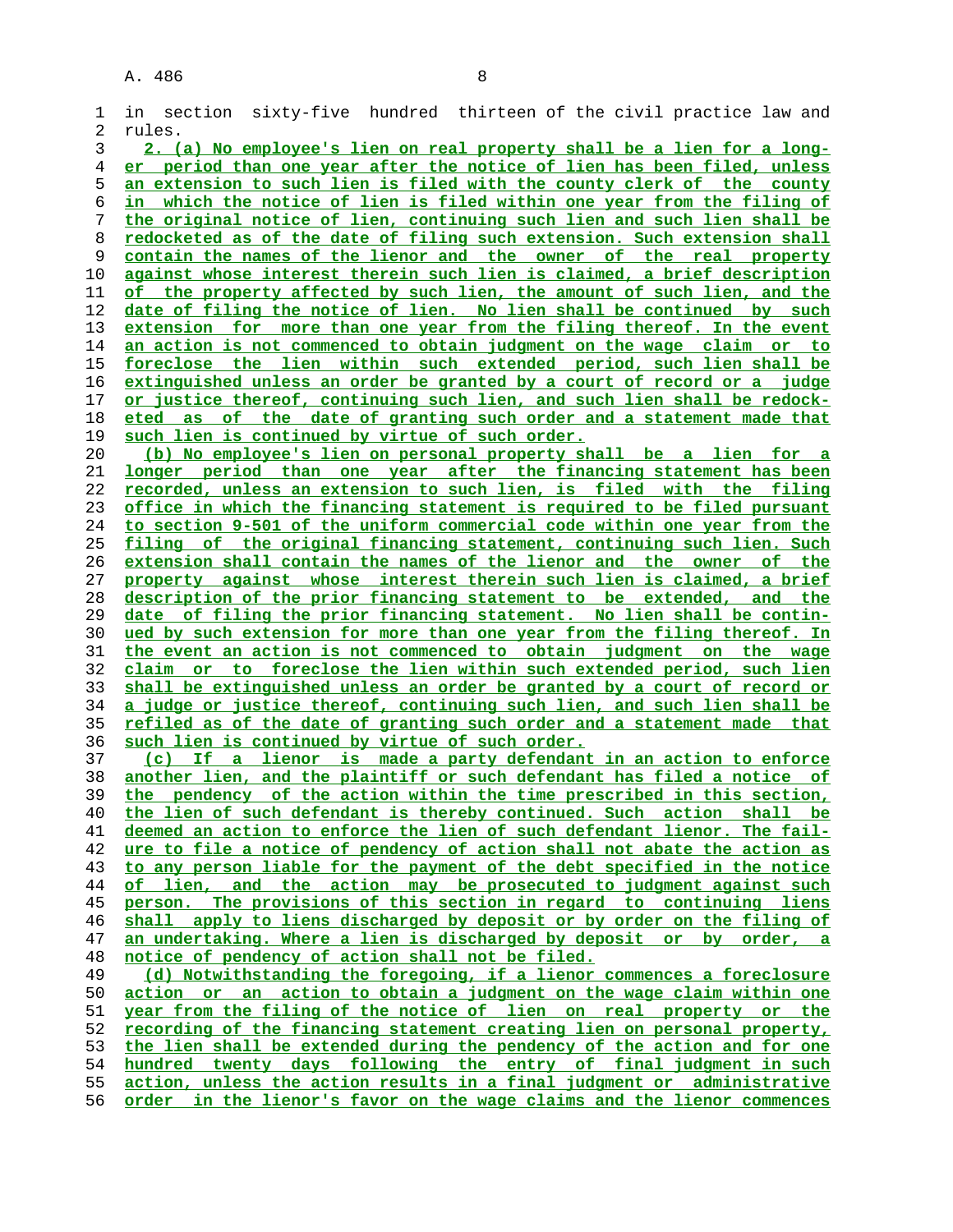1 **a foreclosure action, in which instance the lien shall be valid during** 2 **the pendency of the foreclosure action. If a lien is extended due to the** 3 **pendency of a foreclosure action or an action to obtain a judgment on** 4 **the wage claim, the lienor shall file a notice of such pendency and** 5 **extension with the county clerk of the county in which the notice of** 6 **lien is filed, containing the names of the parties to the action, the** 7 **object of the action, a brief description of the property affected** 8 **thereby, and the time of filing the notice of lien, or in the case of a** 9 **lien on personal property shall file such notice with the office author-** 10 **ized to accept financing statements pursuant to section 9-501 of the** 11 **uniform commercial code. For purposes of this section, an action to** 12 **obtain judgment on a wage claim includes an action brought in any court** 13 **of competent jurisdiction, the submission of a complaint to the depart-** 14 **ment of labor or the submission of a claim to arbitration pursuant to an** 15 **arbitration agreement. An action also includes an investigation of wage** 16 **claims by the commissioner of labor or the attorney general of the state** 17 **of New York, regardless of whether such investigation was initiated by a** 18 **complaint.** 19 **(e) A lien, the duration of which has been extended by the filing of a** 20 **notice of the pendency of an action as above provided, shall neverthe-** 21 **less terminate as a lien after such notice has been canceled as provided** 22 **in section sixty-five hundred fourteen of the civil practice law and** 23 **rules or has ceased to be effective as constructive notice as provided** 24 **in section sixty-five hundred thirteen of the civil practice law and** 25 **rules.** 26 § 12. Subdivisions 2 and 4 of section 19 of the lien law, subdivision 27 2 as amended by chapter 310 of the laws of 1962, subdivision 4 as added 28 by chapter 582 of the laws of 2002 and paragraph a of subdivision 4 as 29 further amended by section 104 of part A of chapter 62 of the laws of 30 2011, are amended to read as follows: 31 (2) By failure to begin an action to foreclose such lien or to secure 32 an order continuing it, within one year from the time of filing the 33 notice of lien, unless **(i)** an action be begun within the same period to 34 foreclose a mortgage or another mechanic's lien upon the same property 35 or any part thereof and a notice of pendency of such action is filed 36 according to law**, or (ii) an action is commenced to obtain a judgment on** 37 **a wage claim pursuant to subdivision two of section seventeen of this** 38 **article**, but a lien, the duration of which has been extended by the 39 filing of a notice of the pendency of an action as herein provided, 40 shall nevertheless terminate as a lien after such notice has been 41 cancelled or has ceased to be effective as constructive notice. 42 (4) Either before or after the beginning of an action by the **employer,** 43 owner or contractor executing a bond or undertaking in an amount equal 44 to one hundred ten percent of such lien conditioned for the payment of 45 any judgment which may be rendered against the property **or employer** for 46 the enforcement of the lien: 47 a. The execution of any such bond or undertaking by any fidelity or 48 surety company authorized by the laws of this state to transact busi- 49 ness, shall be sufficient; and where a certificate of qualification has 50 been issued by the superintendent of financial services under the 51 provisions of section one thousand one hundred eleven of the insurance 52 law, and has not been revoked, no justification or notice thereof shall 53 be necessary. Any such company may execute any such bond or undertaking 54 as surety by the hand of its officers, or attorney, duly authorized 55 thereto by resolution of its board of directors, a certified copy of 56 which resolution, under the seal of said company, shall be filed with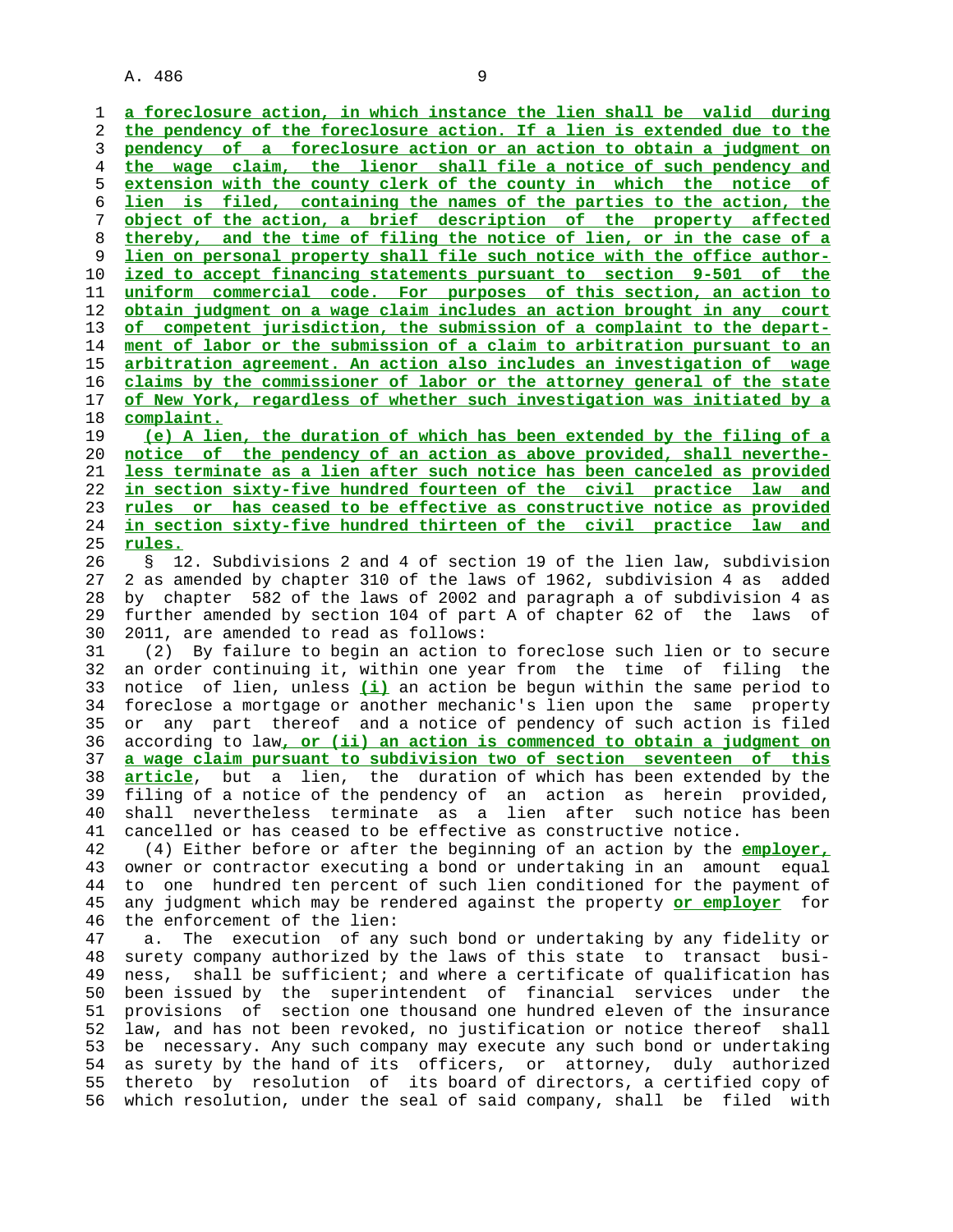1 each bond or undertaking. Any such bond or undertaking shall be filed 2 with the clerk of the county in which the notice of lien is filed, and a 3 copy shall be served upon the adverse party. The undertaking is effec- 4 tive when so served and filed. If a certificate of qualification issued 5 pursuant to subsections (b), (c) and (d) of section one thousand one 6 hundred eleven of the insurance law is not filed with the undertaking, a 7 party may except, to the sufficiency of a surety and by a written notice 8 of exception served upon the adverse party within ten-days-after<br>9 receipt, a copy of the undertaking. Exceptions-deemed-by-the-court-to receipt, a copy of the undertaking. Exceptions deemed by the court to 10 have been taken unnecessarily, or for vexation or delay, may, upon 11 notice, be set aside, with costs. Where no exception to sureties is 12 taken within ten days or where exceptions taken are set aside, the 13 undertaking shall be allowed.

 14 b. In the case of bonds or undertakings not executed pursuant to para- 15 graph a of this subdivision, the **employer,** owner or contractor shall 16 execute an undertaking with two or more sufficient sureties, who shall 17 be free holders, to the clerk of the county where the premises are situ- 18 ated. The sureties must together justify in at least double the sum 19 named in the undertaking. A copy of the undertaking, with notice that 20 the sureties will justify before the court, or a judge or justice there- 21 of, at the time and place therein mentioned, must be served upon the 22 lienor or his attorney, not less than five days before such time. Upon 23 the approval of the undertaking by the court, judge or justice an order 24 shall be made by such court, judge or justice discharging such lien.

 25 c. If the lienor cannot be found, or does not appear by attorney, 26 service under this subsection may be made by leaving a copy of such 27 undertaking and notice at the lienor's place of residence, or if a 28 corporation at its principal place of business within the state as stat- 29 ed in the notice of lien, with a person of suitable age and discretion 30 therein, or if the house of his abode or its place of business is not 31 stated in said notice of lien and is not known, then in such manner as 32 the court may direct. The premises, if any, described in the notice of 33 lien as the lienor's residence or place of business shall be deemed to 34 be his said residence or its place of business for the purposes of said 35 service at the time thereof, unless it is shown affirmatively that the 36 person servicing the papers or directing the service had knowledge to 37 the contrary. Notwithstanding the other provisions of this subdivision 38 relating to service of notice, in any case where the mailing address of 39 the lienor is outside the state such service may be made by registered 40 or certified mail, return receipt requested, to such lienor at the mail- 41 ing address contained in the notice of lien.

 42 d. Except as otherwise provided in this subdivision, the provisions of 43 article twenty-five of the civil practice law and rules regulating 44 undertakings is applicable to a bond or undertaking given for the 45 discharge of a lien on account of private improvements **or of an employ-** 46 **ee's lien**.

## 47 § 13. Section 24 of the lien law, as amended by chapter 515 of the 48 laws of 1929, is amended to read as follows:

 49 § 24. Enforcement of [**mechanic's**] lien. **(1) Real property.** The 50 [**mechanics'**] liens **on real property** specified in this article may be 51 enforced against the property specified in the notice of lien and which 52 is subject thereto and against any person liable for the debt upon which 53 the lien is founded, as prescribed in article three of this chapter. 54 **(2) Personal property. An employee's lien on personal property speci-**

 55 **fied in this article may immediately be enforced against the property** 56 **through a foreclosure as prescribed in article nine of the uniform**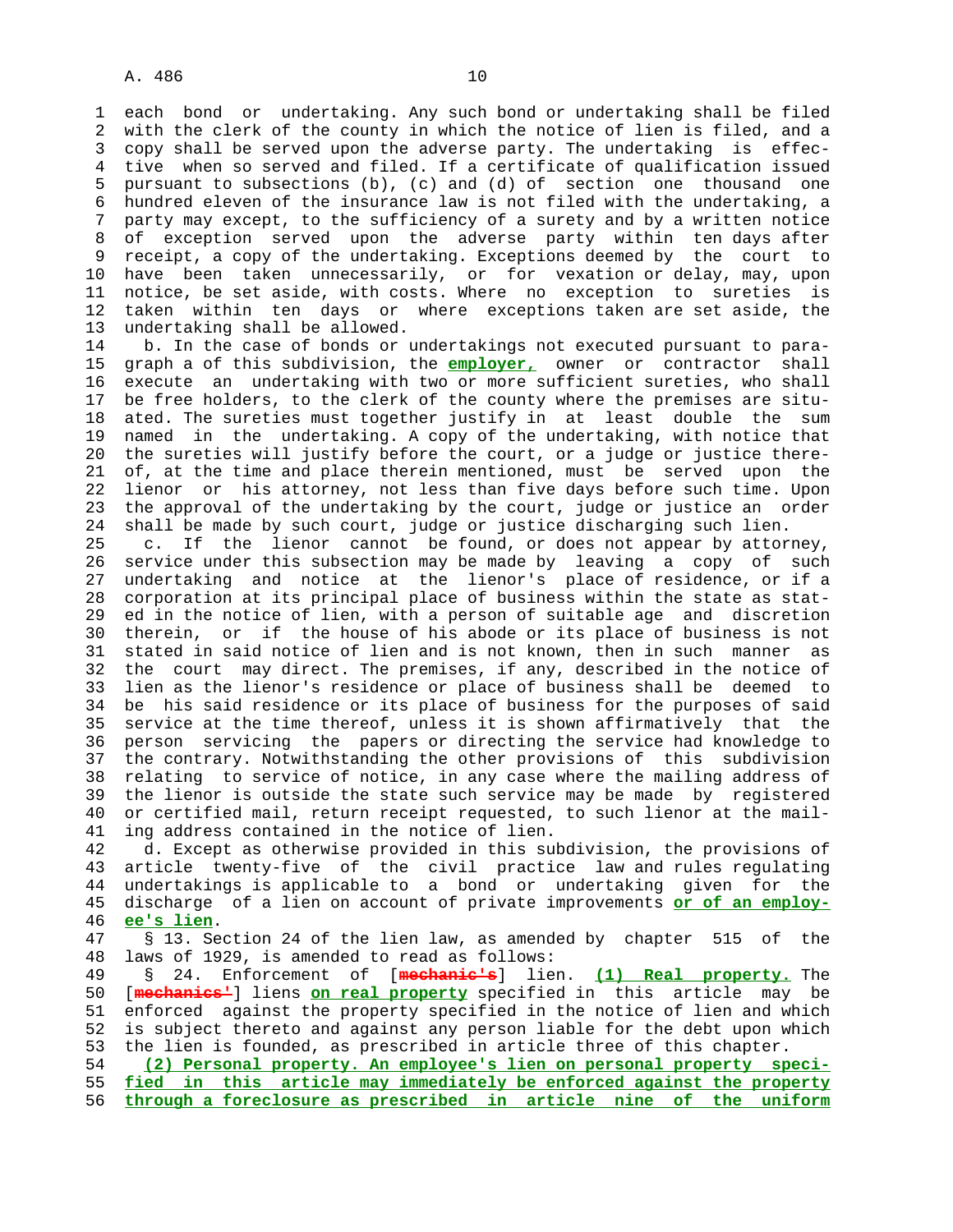**commercial code, or upon judgment obtained by the employee, commissioner of labor or attorney general of the state of New York, may be enforced in any manner available to the judgment creditor pursuant to article nine of the uniform commercial code or other applicable laws.**

 5 § 14. Section 26 of the lien law, as amended by chapter 373 of the 6 laws of 1977, is amended to read as follows: 7 § 26. Subordination of liens after agreement with owner. In case an 8 owner of real property shall execute to one or more persons, or a corpo-<br>9 ration, as trustee or trustees, a bond and mortgage or a note and mortration, as trustee or trustees, a bond and mortgage or a note and mort- 10 gage affecting such property in whole or in part, or an assignment of 11 the moneys due or to become due under a contract for a building loan in 12 relation to such property, and in case such mortgage, if any, shall be 13 recorded in the office of the register of the county where such real 14 property is situated, or if such county has no register then in the 15 office of the clerk of such county, and in case such assignment, if any, 16 shall be filed in the office of the clerk of the county where such real 17 property is situated; and in case lienors having [**mechanics'**] liens 18 against said real property, notices of which have been filed up to and 19 not later than fifteen days after the recording of such mortgage or the 20 filing of such assignment, and which liens have not been discharged as 21 in this article provided, shall, to the extent of at least fifty-five 22 per centum of the aggregate amount for which such notices of liens have 23 been so filed, approve such bond and mortgage or such note and mortgage, 24 if any, and such assignment, if any, by an instrument or instruments in 25 writing, duly acknowledged and filed in the office of such county clerk, 26 then all mechanics' liens for labor performed or material furnished 27 prior to the recording of such mortgage or filing of such assignment, 28 whether notices thereof have been theretofore or are thereafter filed 29 and which have not been discharged as in this article provided, shall be 30 subordinate to the lien of such trust bond and mortgage or such trust 31 note and mortgage to the extent of the aggregate amount of all certif- 32 icates of interest therein issued by such trustee or trustees, or their 33 successors, for moneys loaned, materials furnished, labor performed and 34 any other indebtedness incurred after said trust mortgage shall have 35 been recorded, and for expenses in connection with said trust mortgage, 36 and shall also be subordinate to the lien of the bond and mortgage or 37 note and mortgage, given to secure the amount agreed to be advanced 38 under such contract for a building loan to the extent of the amount 39 which shall be advanced by the holder of such bond and mortgage or such 40 note and mortgage to the trustee or trustees, or their successors, under 41 such assignment. The provisions of this section shall apply to all bonds 42 and mortgages and notes and mortgages and all assignments of moneys due, 43 or to become due under building loan contracts executed by such owner, 44 in like manner, and recorded or filed, from time to time as hereinbefore 45 provided. In case of an assignment to trustees under the provisions of 46 this section, the trustees and their successors shall be the agents of 47 the assignor to receive and receipt for any and all sums advanced by the 48 holder of the building loan bond and mortgage or the building loan note 49 and mortgage under the building loan contract and such assignment. No 50 lienor shall have any priority over the bond and mortgage or note and 51 mortgage given to secure the money agreed to be advanced under a build- 52 ing loan contract or over the advances made thereunder, by reason of any 53 act preceding the making and approval of such assignment.

 54 § 15. Section 38 of the lien law, as amended by chapter 859 of the 55 laws of 1930, is amended to read as follows: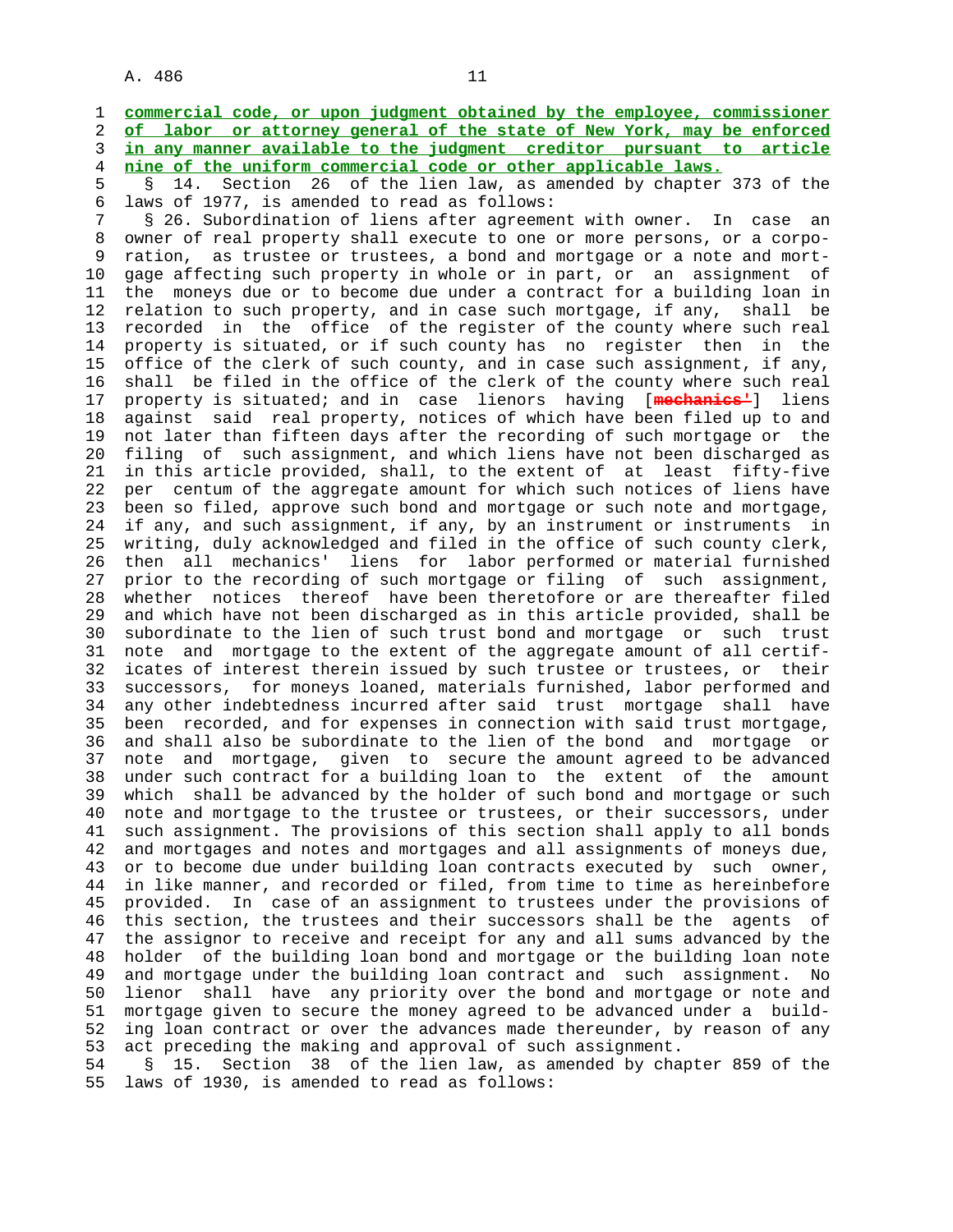1 § 38. Itemized statement may be required of lienor. A lienor who has 2 filed a notice of **mechanic's** lien shall, on demand in writing, deliver 3 to the owner or contractor making such demand a statement in writing 4 which shall set forth the items of labor and/or material and the value 5 thereof which make up the amount for which he claims a lien, and which 6 shall also set forth the terms of the contract under which such items 7 were furnished. The statement shall be verified by the lienor or his 8 agent in the form required for the verification of notices in section<br>9 nine of this [chapter] article. If the lienor shall fail to comply with 9 nine of this [**chapter**] **article**. If the lienor shall fail to comply with 10 such a demand within five days after the same shall have been made by 11 the owner or contractor, or if the lienor delivers an insufficient 12 statement, the person aggrieved may petition the supreme court of this 13 state or any justice thereof, or the county court of the county where 14 the premises are situated, or the county judge of such county for an 15 order directing the lienor within a time specified in the order to 16 deliver to the petitioner the statement required by this section. Two 17 days' notice in writing of such application shall be served upon the 18 lienor. Such service shall be made in the manner provided by law for the 19 personal service of a summons. The court or a justice or judge thereof 20 shall hear the parties and upon being satisfied that the lienor has 21 failed, neglected or refused to comply with the requirements of this 22 section shall have an appropriate order directing such compliance. In 23 case the lienor fails to comply with the order so made within the time 24 specified, then upon five days' notice to the lienor, served in the 25 manner provided by law for the personal service of a summons, the court 26 or a justice or judge thereof may make an order cancelling the lien. 27 § 16. Section 39 of the lien law, as added by chapter 859 of the laws

28 of 1930, is amended to read as follows:

 29 § 39. Lien wilfully exaggerated is void. In any action or proceeding 30 to enforce a [**mechanic's**] lien upon a private or public improvement or 31 in which the validity of the lien is an issue, if the court shall find 32 that a lienor has wilfully exaggerated the amount for which he claims a 33 lien as stated in his notice of lien, his lien shall be declared to be 34 void and no recovery shall be had thereon. No such lienor shall have a 35 right to file any other or further lien for the same claim. A second or 36 subsequent lien filed in contravention of this section may be vacated 37 upon application to the court on two days' notice.

 38 § 17. Section 40 of the lien law, as amended by chapter 515 of the 39 laws of 1929, is amended to read as follows:

 40 § 40. Construction of article. This article is to be construed in 41 connection with article two of this chapter, and provides proceedings 42 for the enforcement of **employee's liens on real property, as well as** 43 liens for labor performed and materials furnished in the improvement of 44 real property, created by virtue of such article.

 45 § 18. Section 41 of the lien law, as amended by chapter 807 of the 46 laws of 1952, is amended to read as follows:

 47 § 41. Enforcement of mechanic's **or employee's** lien on real property. A 48 mechanic's lien **or employee's lien** on real property may be enforced 49 against such property, and against a person liable for the debt upon 50 which the lien is founded, by an action, by the lienor, his assignee or 51 legal representative, in the supreme court or in a county court other- 52 wise having jurisdiction, regardless of the amount of such debt, or in a 53 court which has jurisdiction in an action founded on a contract for a 54 sum of money equivalent to the amount of such debt.

 55 § 19. Section 43 of the lien law, as amended by chapter 310 of the 56 laws of 1962, is amended to read as follows: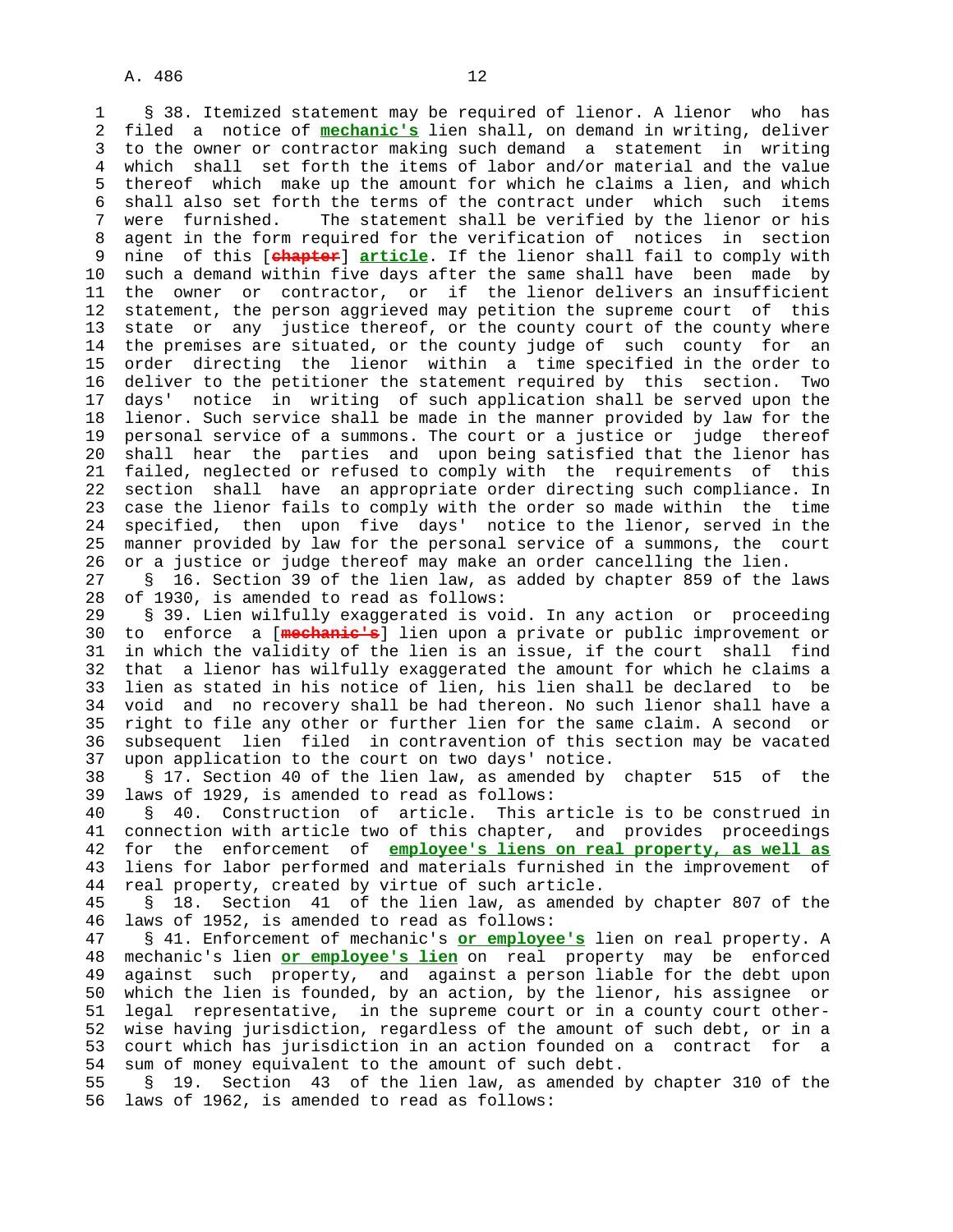1 § 43. Action in a court of record; consolidation of actions. The 2 provisions of the real property actions and proceedings law relating to 3 actions for the foreclosure of a mortgage upon real property, and the 4 sale and the distribution of the proceeds thereof apply to actions in a 5 court of record, to enforce mechanics' liens **and employees' liens** on 6 real property, except as otherwise provided in this article. If actions 7 are brought by different lienors in a court of record, the court in 8 which the first action was brought, may, upon its own motion, or upon<br>9 the application of any party in any of such actions, consolidate all of the application of any party in any of such actions, consolidate all of 10 such actions. 11 § 20. Section 46 of the lien law, as amended by chapter 515 of the 12 laws of 1929, is amended to read as follows: 13 § 46. Action in a court not of record. If an action to enforce a 14 mechanic's lien **or employee's lien** against real property is brought in a

 15 court not of record, it shall be commenced by the personal service upon 16 the owner of a summons and complaint verified in the same manner as a 17 complaint in an action in a court of record. The complaint must set 18 forth substantially the facts contained in the notice of lien, and the 19 substance of the agreement under which the labor was performed or the 20 materials were furnished**, or if the lien is based upon a wage claim as** 21 **defined in section two of this chapter, the basis for such wage claim**. 22 The form and contents of the summons shall be the same as provided by 23 law for the commencement of an action upon a contract in such court. The 24 summons must be returnable not less than twelve nor more than twenty 25 days after the date of the summons, or if service is made by publica- 26 tion, after the day of the last publication of the summons. Service 27 must be made at least eight days before the return day.

 28 § 21. Section 50 of the lien law, as amended by chapter 515 of the 29 laws of 1929, is amended to read as follows:

 30 § 50. Execution. Execution may be issued upon a judgment obtained in 31 an action to enforce a mechanic's lien **or an employee's lien** against 32 real property in a court not of record, which shall direct the officer 33 to sell the title and interest of the owner in the premises, upon which 34 the lien set forth in the complaint existed at the time of filing the 35 notice of lien.

 36 § 22. Section 53 of the lien law, as amended by chapter 515 of the 37 laws of 1929, is amended to read as follows:

 38 § 53. Costs and disbursements. If an action is brought to enforce a 39 mechanic's lien **or an employee's lien** against real property in a court 40 of record, the costs and disbursements shall rest in the discretion of 41 the court, and may be awarded to the prevailing party. The judgment 42 rendered in such an action shall include the amount of such costs and 43 specify to whom and by whom the costs are to be paid. If such action is 44 brought in a court not of record, they shall be the same as allowed in 45 civil actions in such court. The expenses incurred in serving the 46 summons by publication may be added to the amount of costs now allowed 47 in such court.

 48 § 23. Section 59 of the lien law, as amended by chapter 515 of the 49 laws of 1929, is amended to read as follows:

 50 § 59. Vacating of a [**mechanic's**] lien; cancellation of bond; return of 51 deposit, by order of court. **1.** A mechanic's lien notice of which has 52 been filed on real property or a bond given to discharge the same may be 53 vacated and cancelled or a deposit made to discharge a lien pursuant to 54 section twenty **of this chapter** may be returned, by an order of a court 55 of record. Before such order shall be granted, a notice shall be served 56 upon the lienor, either personally or by leaving it as his last known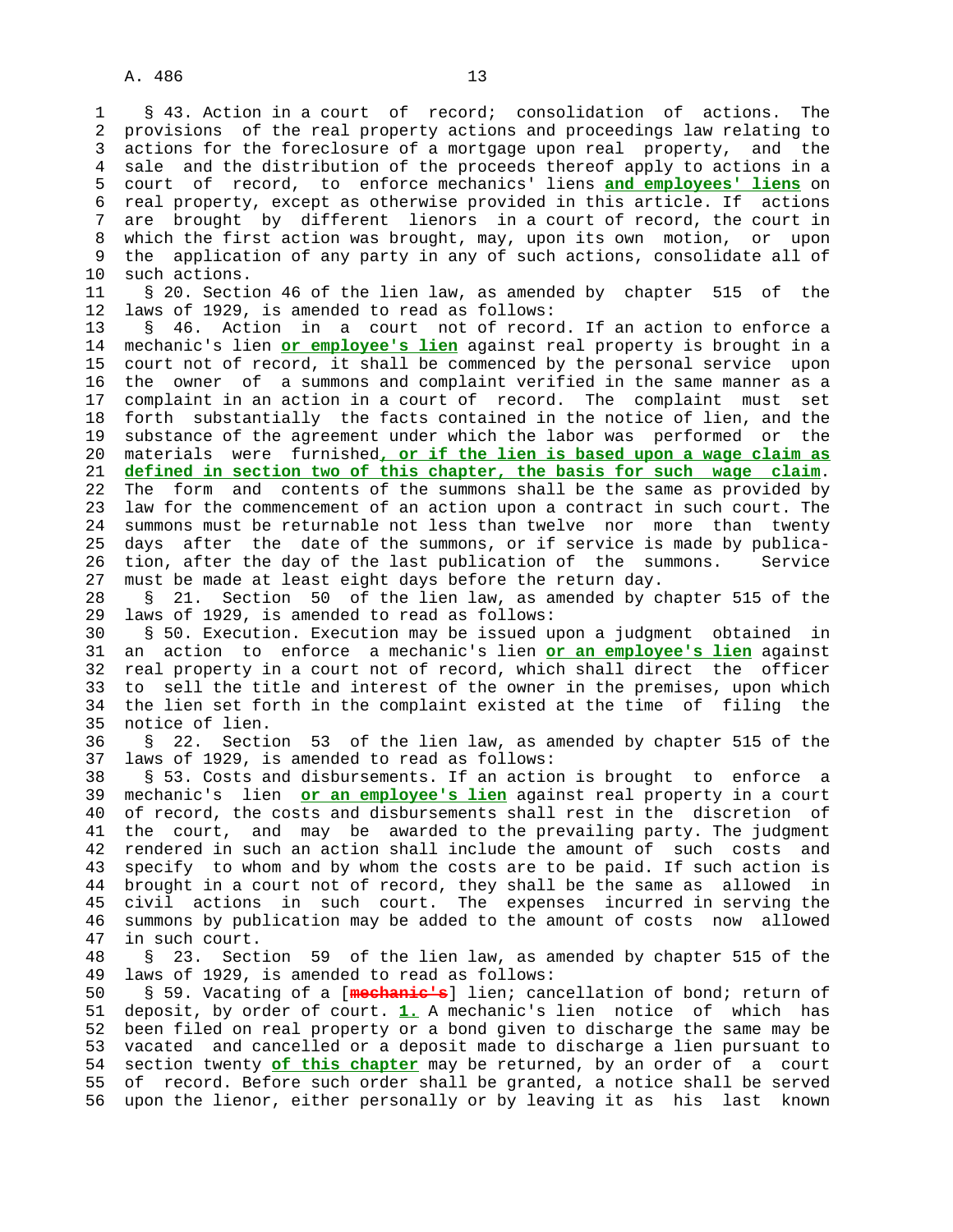1 place of residence, with a person of suitable age, with directions to 2 deliver it to the lienor. Such notice shall require the lienor to 3 commence an action to enforce the lien, within a time specified in the 4 notice, not less than thirty days from the time of service, or show 5 cause at a special term of a court of record, or at a county court, in a 6 county in which the property is situated, at a time and place specified 7 therein, why the notice of lien filed or the bond given should not be 8 vacated and cancelled, or the deposit returned, as the case may be. Proof of such service and that the lienor has not commenced the action 10 to foreclose such lien, as directed in the notice, shall be made by 11 affidavit, at the time of applying for such order.

**2. An employee's lien notice of which has been filed on real property or a bond given to discharge the same may be vacated and cancelled or a deposit made to discharge a lien pursuant to section twenty of this chapter may be returned, by an order of a court of record. Before such order shall be granted, a notice shall be served upon the lienor, either personally or by leaving it at his last known place of residence or attorney's place of business, with a person of suitable age, with directions to deliver it to the lienor. Such notice shall require the lienor to commence an action to enforce the lien, or to commence an action to obtain judgment on the wage claim upon which the lien was established, within a time specified in the notice, not less than ninety days from the time of service, or show cause at a special term of a court of record, or at a county court, in a county in which the property is situated, at a time and place specified therein, why the notice of lien filed or the bond given should not be vacated and cancelled, or the deposit returned, as the case may be. Proof of such service and that the lienor has not commenced the action to foreclose such lien or an action to obtain judgment on the wage claim upon which the lien was estab- lished, as directed in the notice, shall be made by affidavit, at the time of applying for such order.**

 32 § 24. Section 62 of the lien law, as amended by chapter 697 of the 33 laws of 1934, is amended to read as follows:

 34 § 62. Bringing in new parties. A lienor who has filed a notice of lien 35 after the commencement of an action in a court of record to foreclose or 36 enforce **an employee's lien or** a mechanic's lien against real property or 37 a public improvement, may at any time up to and including the day 38 preceding the day on which the trial of such action is commenced, make 39 application upon notice to the plaintiff or his attorney in such action, 40 to be made a party therein. Upon good cause shown, the court must order 41 such lienor to be brought in by amendment. If the application is made by 42 any other party in said action to make such lienor or other person a 43 party, the court may in its discretion direct such lienor or other 44 person to be brought in by like amendment. The order to be entered on 45 such application shall provide the time for and manner of serving the 46 pleading of such additional lienor or other person and shall direct that 47 the pleadings, papers and proceedings of the other several parties in 48 such action, shall be deemed amended, so as not to require the making or 49 serving of papers other than said order to effectuate such amendment, 50 and shall further provide that the allegations in the answer of such 51 additional lienor or other person shall, for the purposes of the action, 52 be deemed denied by the other parties therein. The action shall be so 53 conducted by the court as not to cause substantially any delay in the 54 trial thereof. The bringing in of such additional lienor or other 55 person shall be without prejudice to the proceedings had, and if the 56 action be on the calendar of the court, same shall retain its place on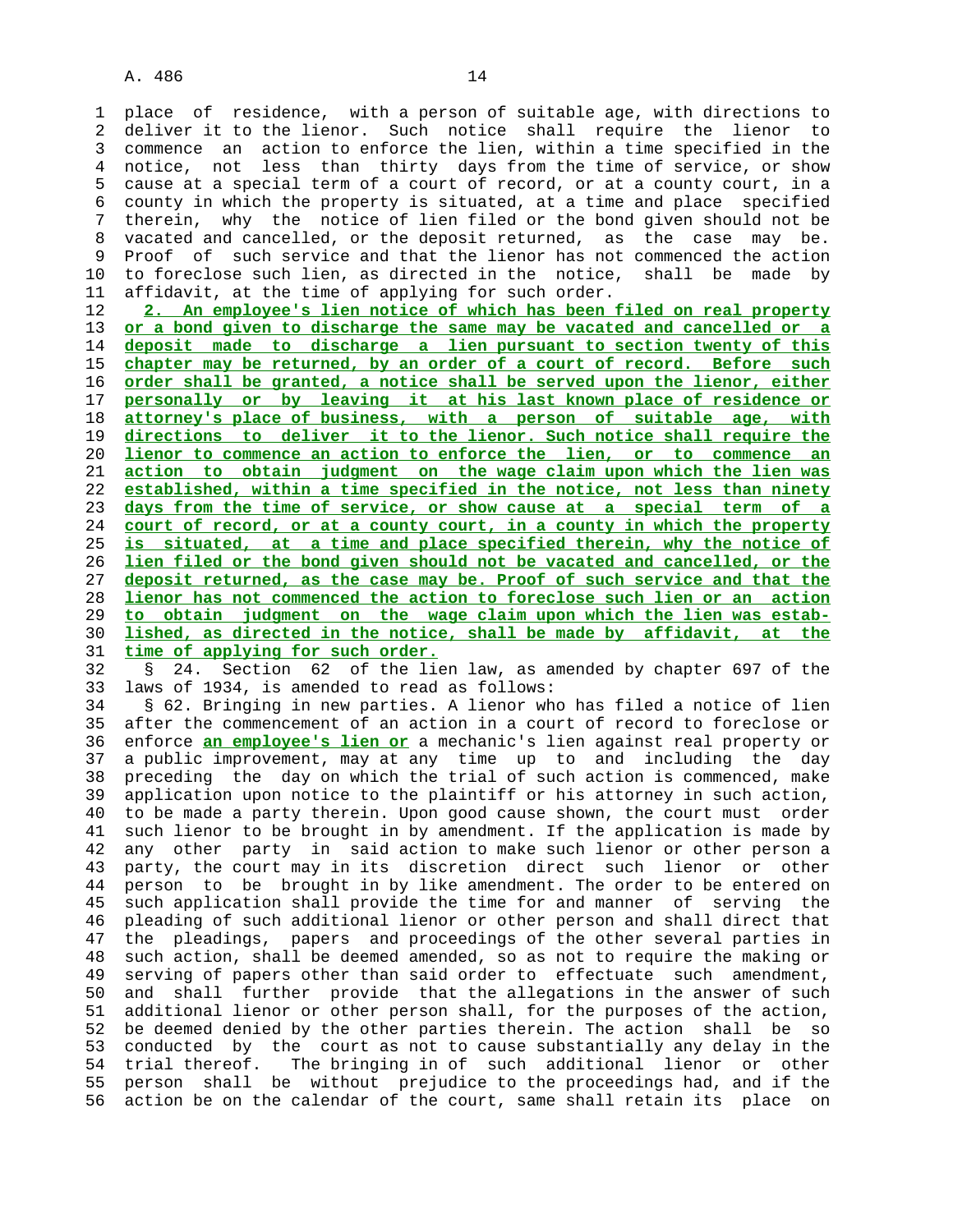1 such calendar without the necessity of serving a new note of issue and 2 new notices of trial. 3 § 25. Subdivision 3 of section 199-a of the labor law, as amended by 4 chapter 564 of the laws of 2010, is amended to read as follows: 5 3. Each employee and his or her authorized representative shall be 6 notified in writing**, of the termination of the commissioner's investi-** 7 **gation of the employee's complaint and the result of such investigation,** 8 of any award and collection of back wages and civil penalties, and of 9 any intent to seek criminal penalties. In the event that criminal penal- 10 ties are sought the employee and his or her authorized representative 11 shall be notified of the outcome of prosecution. 12 § 26. Subdivision 2 of section 663 of the labor law, as amended by 13 chapter 564 of the laws of 2010, is amended to read as follows: 14 2. By commissioner. On behalf of any employee paid less than the wage 15 to which the employee is entitled under the provisions of this article, 16 the commissioner may bring any legal action necessary, including admin- 17 istrative action, to collect such claim, and the employer shall be 18 required to pay the full amount of the underpayment, plus costs, and 19 unless the employer proves a good faith basis to believe that its under- 20 payment was in compliance with the law, an additional amount as liqui- 21 dated damages. Liquidated damages shall be calculated by the commission- 22 er as no more than one hundred percent of the total amount of 23 underpayments found to be due the employee. In any action brought by the 24 commissioner in a court of competent jurisdiction, liquidated damages 25 shall be calculated as an amount equal to one hundred percent of under- 26 payments found to be due the employee. **Each employee or his or her** 27 **authorized representative shall be notified in writing of the outcome of** 28 **any legal action brought on the employee's behalf pursuant to this** 29 **section.** 30 § 27. Subdivision 5 of section 6201 of the civil practice law and 31 rules, as amended by chapter 860 of the laws of 1977 and as renumbered 32 by chapter 618 of the laws of 1992, is amended and a new subdivision 6 33 is added to read as follows: 34 5. the cause of action is based on a judgment, decree or order of a 35 court of the United States or of any other court which is entitled to 36 full faith and credit in this state, or on a judgment which qualifies 37 for recognition under the provisions of article 53[**.**] **of this chapter;** 38 **or** 39 **6. the cause of action is based on wage claims. "Wage claims," when** 40 **used in this chapter, shall include any claims of violations of articles** 41 **five, six, and nineteen of the labor law, section two hundred fifteen of** 42 **the labor law, and the related regulations or wage orders promulgated by** 43 **the commissioner of labor, including but not limited to any claims of** 44 **unpaid, minimum, overtime, and spread-of-hours pay, unlawfully retained** 45 **gratuities, unlawful deductions from wages, unpaid commissions, unpaid** 46 **benefits and wage supplements, and retaliation, and any claims pursuant** 47 **to 18 U.S.C. § 1595, 29 U.S.C. § 201 et seq., and/or employment contract** 48 **as well as the concomitant liquidated damages and penalties authorized** 49 **pursuant to the labor law, the Fair Labor Standards Act, or any employ-** 50 **ment contract.** 51 § 28. Section 6210 of the civil practice law and rules, as added by 52 chapter 860 of the laws of 1977, is amended to read as follows: 53 § 6210. Order of attachment on notice; temporary restraining order; 54 contents. Upon a motion on notice for an order of attachment, the court 55 may, without notice to the defendant, grant a temporary restraining 56 order prohibiting the transfer of assets by a garnishee as provided in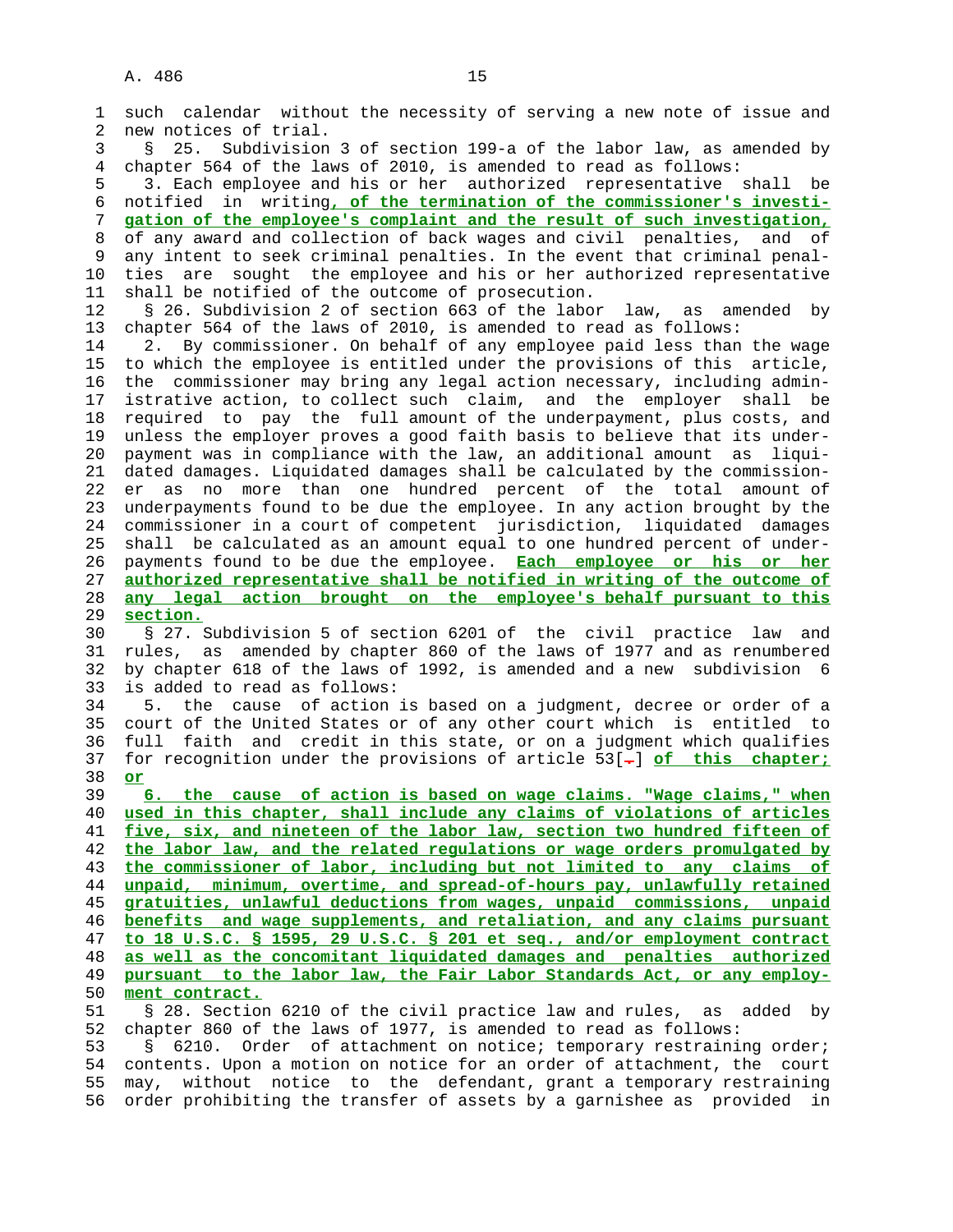1 subdivision (b) of section 6214. **When attachment is sought pursuant to** 2 **subdivision six of section 6201, and if the employer contests the** 3 **motion, the court shall hold a hearing within ten days of when the** 4 **employer's response to plaintiffs' motion for attachment is due.** The 5 contents of the order of attachment granted pursuant to this section 6 shall be as provided in subdivision (a) of section 6211. 7 § 29. Subdivision (b) of section 6211 of the civil practice law and 8 rules, as amended by chapter 566 of the laws of 1985, is amended to read<br>9 as follows: as follows: 10 (b) Confirmation of order. Except where an order of attachment is 11 granted on the ground specified in subdivision one **or six** of section 12 6201, an order of attachment granted without notice shall provide that 13 within a period not to exceed five days after levy, the plaintiff shall 14 move, on such notice as the court shall direct to the defendant, the 15 garnishee, if any, and the sheriff, for an order confirming the order of 16 attachment. Where an order of attachment without notice is granted on 17 the ground specified in subdivision one **or six** of section 6201, the 18 court shall direct that the statement required by section 6219 be served 19 within five days, that a copy thereof be served upon the plaintiff, and 20 the plaintiff shall move within ten days after levy for an order 21 confirming the order of attachment. If the plaintiff upon such motion 22 shall show that the statement has not been served and that the plaintiff 23 will be unable to satisfy the requirement of subdivision (b) of section 24 6223 until the statement has been served, the court may grant one exten- 25 sion of the time to move for confirmation for a period not to exceed ten 26 days. If plaintiff fails to make such motion within the required period, 27 the order of attachment and any levy thereunder shall have no further 28 effect and shall be vacated upon motion. Upon the motion to confirm, the 29 provisions of subdivision (b) of section 6223 shall apply. An order of 30 attachment granted without notice may provide that the sheriff refrain 31 from taking any property levied upon into his actual custody, pending 32 further order of the court. 33 § 30. Subdivisions (b) and (e) of rule 6212 of the civil practice law 34 and rules, subdivision (b) as separately amended by chapters 15 and 860 35 of the laws of 1977 and subdivision (e) as added by chapter 860 of the 36 laws of 1977, are amended to read as follows: 37 (b) Undertaking. [**On**] **1. Except where an order of attachment is sought** 38 **on the ground specified in subdivision six of section 6201, on** a motion 39 for an order of attachment, the plaintiff shall give an undertaking, in 40 a total amount fixed by the court, but not less than five hundred 41 dollars, a specified part thereof conditioned that the plaintiff shall 42 pay to the defendant all costs and damages, including reasonable attor- 43 ney's fees, which may be sustained by reason of the attachment if the 44 defendant recovers judgment or if it is finally decided that the plain- 45 tiff was not entitled to an attachment of the defendant's property, and 46 the balance conditioned that the plaintiff shall pay to the sheriff all 47 of his allowable fees. 48 **2. On a motion for an attachment pursuant to subdivision six of** 49 **section 6201, the court shall order that the plaintiff give an accessi-** 50 **ble undertaking of no more than five hundred dollars, or in the alterna-** 51 **tive, may waive the undertaking altogether.** The attorney for the plain- 52 tiff shall not be liable to the sheriff for such fees. The surety on the 53 undertaking shall not be discharged except upon notice to the sheriff. 54 (e) Damages. [**The**] **Except where an order of attachment is sought on** 55 **the ground specified in subdivision six of section 6201, the** plaintiff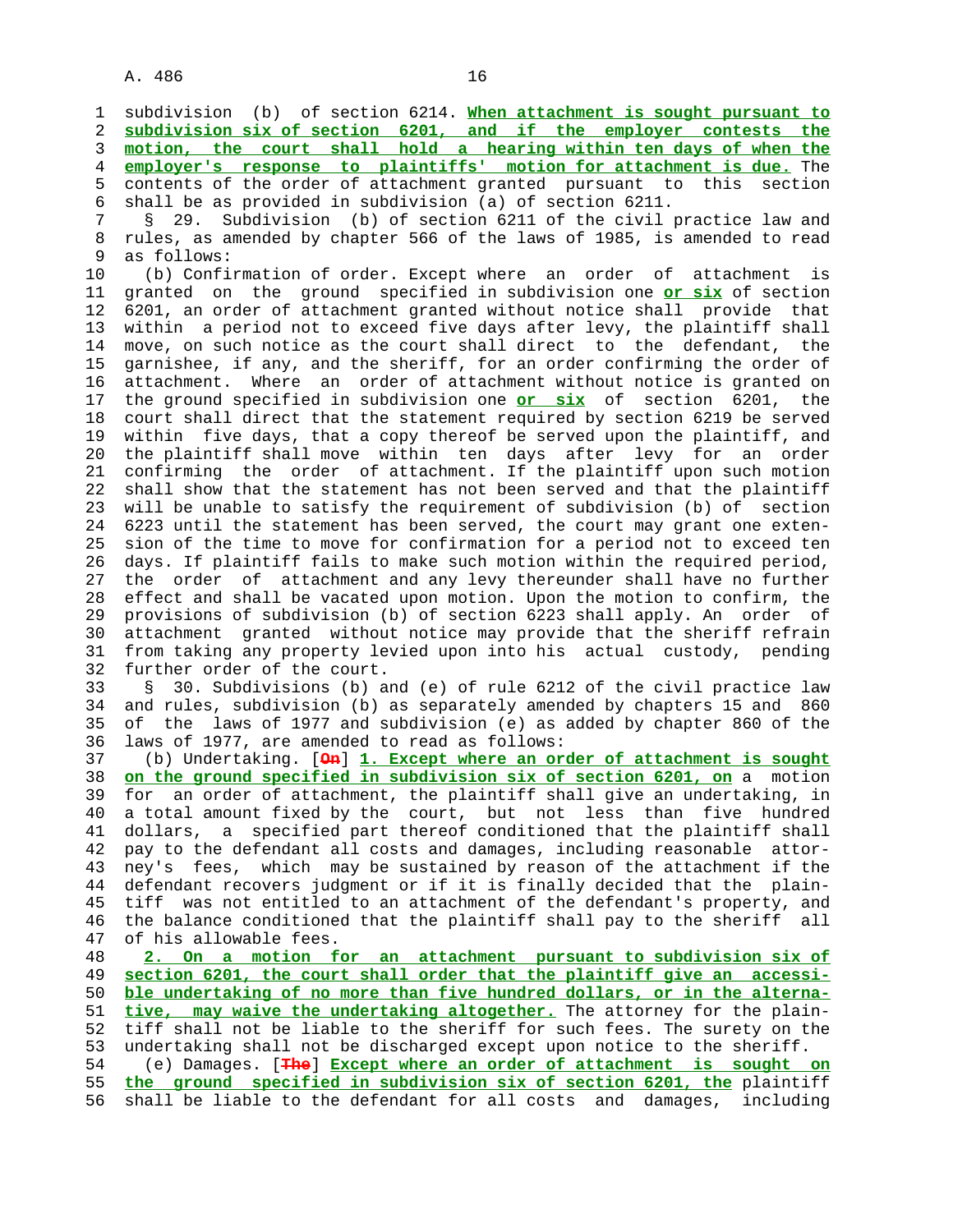1 reasonable attorney's fees, which may be sustained by reason of the 2 attachment if the defendant recovers judgment, or if it is finally 3 decided that the plaintiff was not entitled to an attachment of the 4 defendant's property. Plaintiff's liability shall not be limited by the 5 amount of the undertaking. 6 § 31. Section 6223 of the civil practice law and rules, as amended by 7 chapter 860 of the laws of 1977, is amended to read as follows: 8 § 6223. Vacating or modifying attachment. (a) Motion to vacate or<br>9 modify. Prior to the application of property or debt to the satisfacmodify. Prior to the application of property or debt to the satisfac- 10 tion of a judgment, the defendant, the garnishee or any person having an 11 interest in the property or debt may move, on notice to each party and 12 the sheriff, for an order vacating or modifying the order of attachment. 13 Upon the motion, the court may give the plaintiff a reasonable opportu- 14 nity to correct any defect. [**If**] **Except as provided under subdivision** 15 **(b), if**, after the defendant has appeared in the action, the court 16 determines that the attachment is unnecessary to the security of the 17 plaintiff, it shall vacate the order of attachment. Such a motion shall 18 not of itself constitute an appearance in the action. 19 (b) Burden of proof. [**Upon**] **Except where an order of attachment is** 20 **granted pursuant to subdivision six of section 6201, upon** a motion to 21 vacate or modify an order of attachment the plaintiff shall have the 22 burden of establishing the grounds for the attachment, the need for 23 continuing the levy and the probability that he will succeed on the 24 merits. **Upon a motion to vacate or modify an order of attachment granted** 25 **pursuant to subdivision six of section 6201, the defendant shall have** 26 **the burden to demonstrate that the attachment is unnecessary to the** 27 **security of the plaintiff, in order to vacate or modify the attachment** 28 **order.** 29 § 32. Paragraph (b) of section 624 of the business corporation law, as 30 amended by chapter 449 of the laws of 1997, is amended to read as 31 follows: 32 (b) Any person who shall have been a shareholder of record of a corpo- 33 ration**, or who is or shall have been a laborer, servant or employee,** 34 upon at least five days' written demand shall have the right to examine 35 in person or by agent or attorney, during usual business hours, its 36 minutes of the proceedings of its shareholders and record of sharehold- 37 ers and to make extracts therefrom for any purpose reasonably related to 38 such person's interest as a shareholder**, laborer, servant or employee**. 39 Holders of voting trust certificates representing shares of the corpo- 40 ration shall be regarded as shareholders for the purpose of this 41 section. Any such agent or attorney shall be authorized in a writing 42 that satisfies the requirements of a writing under paragraph (b) of 43 section 609 (Proxies). A corporation requested to provide information 44 pursuant to this paragraph shall make available such information in 45 written form and in any other format in which such information is main- 46 tained by the corporation and shall not be required to provide such 47 information in any other format. If a request made pursuant to this 48 paragraph includes a request to furnish information regarding beneficial 49 owners, the corporation shall make available such information in its 50 possession regarding beneficial owners as is provided to the corporation 51 by a registered broker or dealer or a bank, association or other entity 52 that exercises fiduciary powers in connection with the forwarding of 53 information to such owners. The corporation shall not be required to 54 obtain information about beneficial owners not in its possession.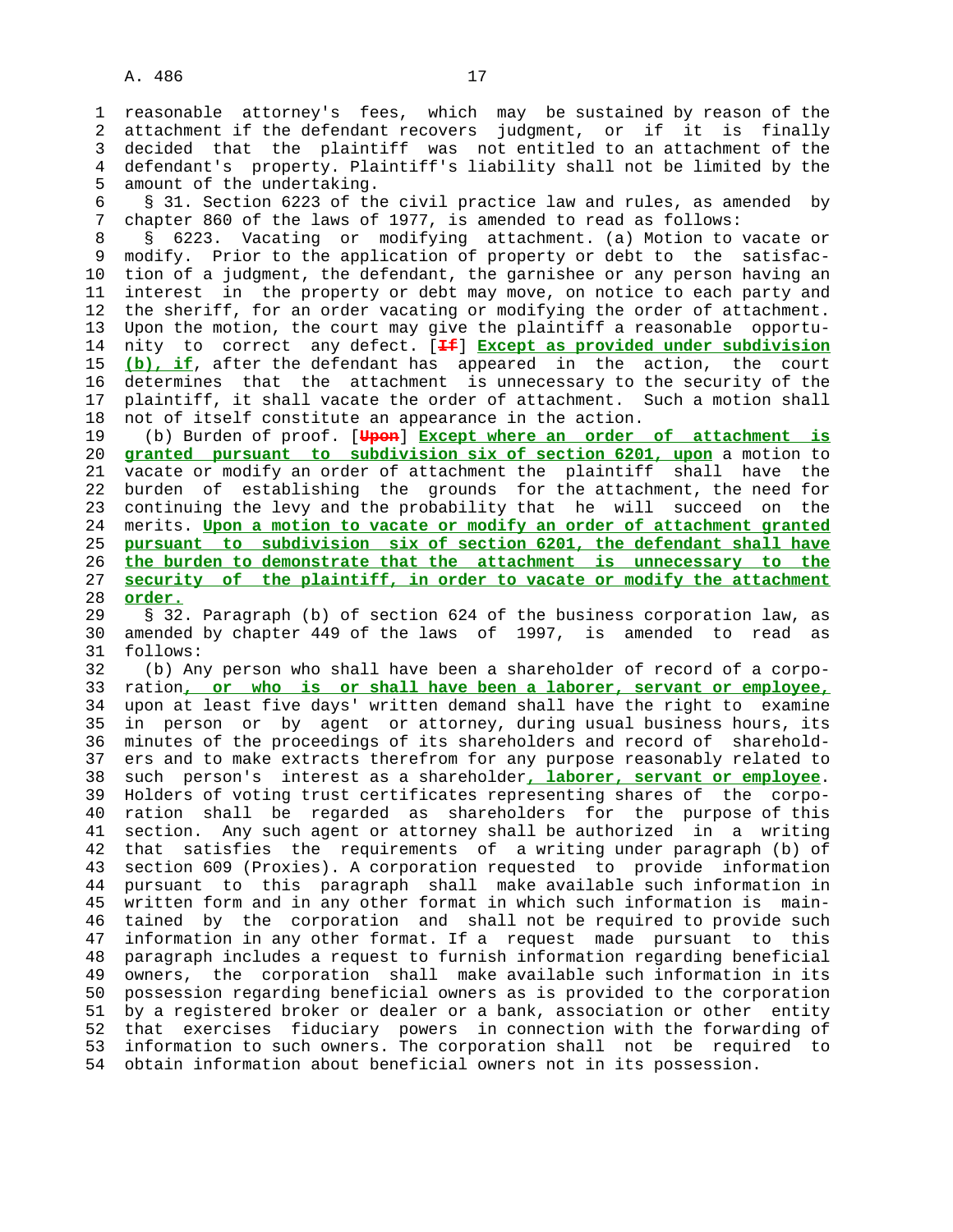1 § 33. Section 630 of the business corporation law, paragraph (a) as 2 amended by chapter 5 of the laws of 2016, paragraph (c) as amended by 3 chapter 746 of the laws of 1963, is amended to read as follows:

 4 § 630. Liability of shareholders for wages due to laborers, servants or 5 employees.

 6 (a) The ten largest shareholders, as determined by the fair value of 7 their beneficial interest as of the beginning of the period during which 8 the unpaid services referred to in this section are performed, of every 9 domestic corporation or of any foreign corporation, when the unpaid 10 services were performed in the state, no shares of which are listed on a 11 national securities exchange or regularly quoted in an over-the-counter 12 market by one or more members of a national or an affiliated securities 13 association, shall jointly and severally be personally liable for all 14 debts, wages or salaries due and owing to any of its laborers, servants 15 or employees other than contractors, for services performed by them for 16 such corporation. [**Before such laborer, servant or employee shall charge** 17 **such shareholder for such services, he shall give notice in writing to** 18 **such shareholder that he intends to hold him liable under this section.** 19 **Such notice shall be given within one hundred and eighty days after** 20 **termination of such services, except that if, within such period, the** 21 **laborer, servant or employee demands an examination of the record of** 22 **shareholders under paragraph (b) of section 624 (Books and records;** 23 **right of inspection, prima facie evidence) of this article, such notice** 24 **may be given within sixty days after he has been given the opportunity** 25 **to examine the record of shareholders. An action to enforce such liabil-** 26 **ity shall be commenced within ninety days after the return of an** 27 **execution unsatisfied against the corporation upon a judgment recovered** 28 **against it for such services.**] The provisions of this paragraph shall 29 not apply to an investment company registered as such under an act of 30 congress entitled "Investment Company Act of 1940."

 31 (b) For the purposes of this section, wages or salaries shall mean all 32 compensation and benefits payable by an employer to or for the account 33 of the employee for personal services rendered by such employee **includ-** 34 **ing any concomitant liquidated damages, penalties, interest, attorney's** 35 **fees or costs**. These shall specifically include but not be limited to 36 salaries, overtime, vacation, holiday and severance pay; employer 37 contributions to or payments of insurance or welfare benefits; employer 38 contributions to pension or annuity funds; and any other moneys properly 39 due or payable for services rendered by such employee.

 40 (c) A shareholder who has paid more than his pro rata share under this 41 section shall be entitled to contribution pro rata from the other share- 42 holders liable under this section with respect to the excess so paid, 43 over and above his pro rata share, and may sue them jointly or severally 44 or any number of them to recover the amount due from them. Such recov- 45 ery may be had in a separate action. As used in this paragraph, "pro 46 rata" means in proportion to beneficial share interest. Before a share- 47 holder may claim contribution from other shareholders under this para- 48 graph, he shall[**, unless they have been given notice by a laborer, serv-** 49 **ant or employee under paragraph (a),** give them notice in writing that 50 he intends to hold them so liable to him. Such notice shall be given by 51 him within twenty days after the date that [**notice was given to him by**] 52 **he became aware that** a laborer, servant or employee **may seek to hold him** 53 **liable** under paragraph (a). 54 § 34. Subdivision (c) of section 609 of the limited liability company

 55 law, as added by chapter 537 of the laws of 2014, is amended to read as 56 follows: